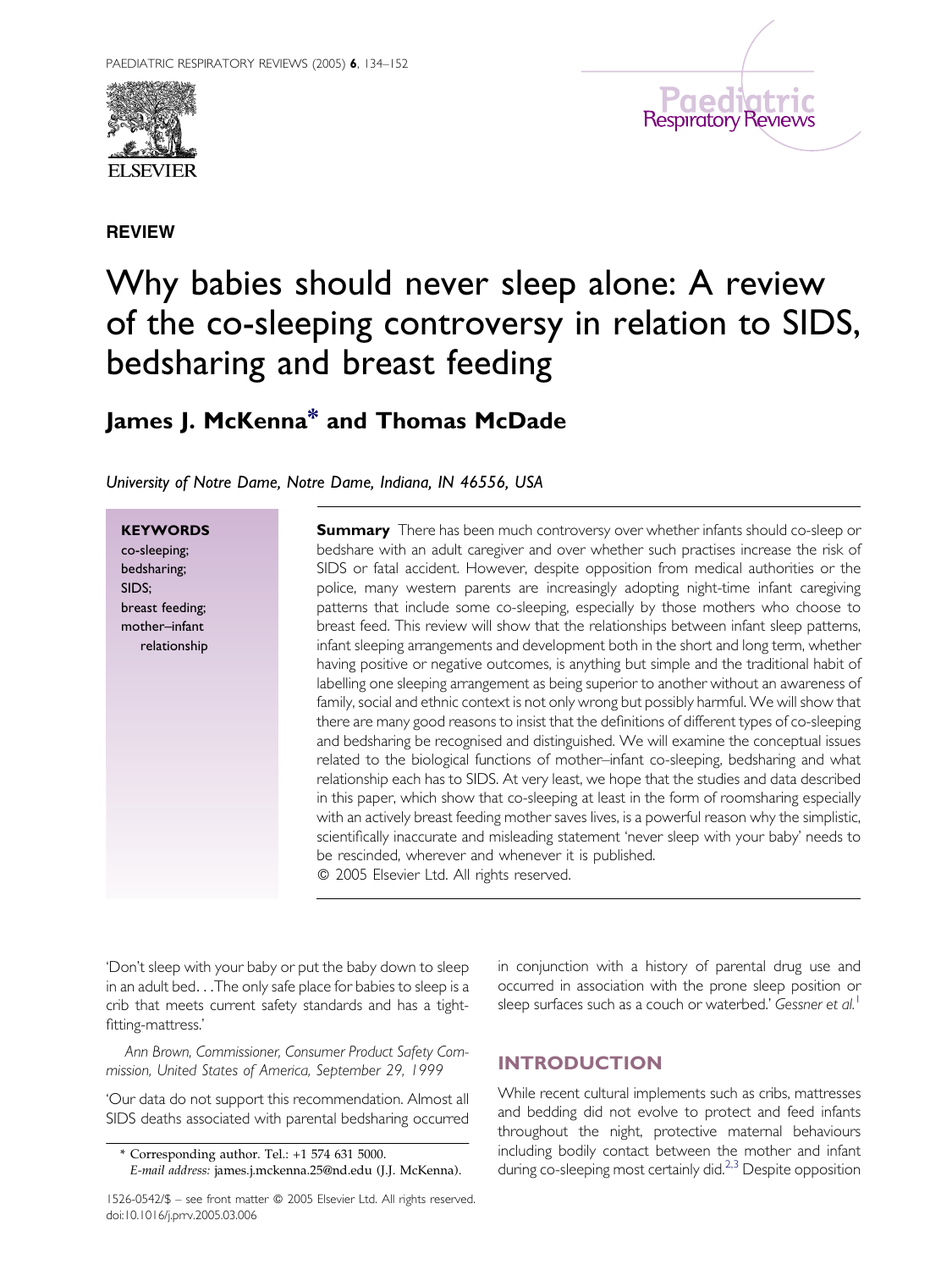from western medical authorities or police officials, many western parents are increasingly adopting night-time infant caregiving patterns that include some co-sleeping beha-viour, especially amongst mothers who breast feed.<sup>[4,5](#page-16-0)</sup>

One recent survey in the United States found that during the 1990s the numbers of mothers sharing their bed with their infants for part or all of the night doubled and may have reached as many as 50%.<sup>[6](#page-16-0)</sup> That same survey involving over 10 000 families revealed that breast feeding mothers were three times more likely than bottle feeding mothers to bedshare.<sup>[5,7](#page-16-0)</sup> Similar findings have been documented in Great Britain,<sup>[8](#page-16-0)</sup> Australia<sup>[9](#page-16-0)</sup> and New Zealand.<sup>[10](#page-16-0)</sup>

It appears that the biology underlying breast feeding behaviour–—the new western feeding norm–—acts as a 'hidden regulator' increasing night-time mother–infant proximity whether sleeping in the same bed or within arms reach on a different surface.<sup>[11](#page-16-0)</sup> Thus, when human infant sleeping arrangements are viewed from this evolutionary lens we should not be entirely surprised. After all, mother–infant co-sleeping represents the most biologically appropriate sleeping arrangement for humans and is both ancient and ubiquitous simply because breast feeding is not possible, nor as easily managed, without it.<sup>[12](#page-16-0)</sup> The increased sensory contact and proximity between the mother and infant induces potentially beneficial behavioural and phy-siological changes in the infants.<sup>[13–15](#page-16-0)</sup> Such changes, observed by mothers, probably explain why within days of arriving home after giving birth mothers adopt one of two forms of co-sleeping, roomsharing or bedsharing, for part or all of the night. Mothers report less infant crying, more maternal and infant sleep and increased milk supply due to the increased frequency of night-time breast feeding that close contact facilitates[.4,5,9,13,14,16–18](#page-16-0)

Polysomnographic studies comparing exclusively breast feeding, bedsharing and solitary sleeping mothers show that even in the deepest stages of sleep, mothers aroused 30% more frequently when they bedshared. That a high fraction  $(\sim 1/2)$  of maternal arousals overlaps the infant's arousals and about two-thirds of those times, the infant clearly aroused first suggests a relatively high responsivity on the part of the mother. This heightened sensitivity might increase the chances that mothers could more quickly detect and intervene against a life threatening event that night-time separation from the baby precludes.<sup>[19,20](#page-16-0)</sup>

Three major epidemiological studies have shown that when a committed caregiver, usually the mother, sleeps in the same room but not in the same bed with their infant the chance of the infant dying from sudden infant death syndrome (SIDS) is reduced by  $50\%$ <sup>21-23</sup> This protective factor does not generalise to co-sleeping in proximity to siblings.<sup>22</sup> That a specific adult caregiver appears necessary for protection lends support to the hypothesis that it is in the nature of the mutual sensory vigilance i.e. the social and biological connection between an infant and its caregiver that is critical if co-sleeping is to be protective (or dangerous) as argued elsewhere.<sup>[15](#page-16-0)</sup> In other words, caregiver intention and motivation matters!

Most USA and other western infants die from SIDS or from fatal accidents during solitary sleep outside the supervision of a committed adult.<sup>24</sup> Moreover, the overwhelming number of suspected accidental overlays or fatal accidents occur not within breast feeding–bedsharing communities but in urban poverty, where multiple independent SIDS risk 'factors' converge and bottle feeding rather than breast feeding predominates. Additional adverse risk 'factors' associated with bedsharing in high-risk populations are maternal smoking, infants placed to sleep on pillows or under duvets, with other children and co-sleeping with infants on sofas, waterbeds or couches. Bedsharing when the infant sleeps with an adult other than the mother, maternal exhaustion, alcohol or drug use, or leaving infants unattended on an adult bed also increase SIDS risks and/or fatal accidents.<sup>21,25-28</sup>

This review examines conceptual issues related to the biological functions of mother–infant co-sleeping, bedsharing and what relationship each has to SIDS. It addresses the lack of definition as to what constitutes co-sleeping in studies that argue against the practice<sup>[29](#page-16-0)</sup> and describes reasons why in western industrialised countries the question concerning what constitutes safe infant sleep has been turned on it's head. That is, solitary infant sleep in 'baby designed cots,' devoid of parental contact–a novel and biologically unexpected sleep environment for the human infant–is regarded without qualifications by some researchers as being inherently safer than any and all forms of mother–infant co-sleeping.<sup>[30](#page-17-0)</sup> Moreover, mothers' bodies, whether offering breast milk or not and independent of sobriety, continue to be regarded as potentially lethal weapons–wooden rolling pins, if you will, over which neither mothers nor their infants have control during sleep (see Consumer Product Safety Commission (CPSC) statement by Ann Brown, above).

The need to distinguish between safe and unsafe beds and bedsharing is essential in clarifying under what conditions forms of co-sleeping (including forms of bedsharing) can be considered 'hazardous.'

Regarding breast feeding–bedsharing mother–infant dyads, where all known risk factors are absent, hospital medical policies and procedures increasingly leave bedsharing families educationally stranded without safety information. In an attempt to show why this approach will fail and why it is dangerous and discriminatory, we review the short and long-term beneficial psychological effects of cosleeping. The results from several bedsharing studies and a behavioural and physiological study by McKenna and colleagues of Latino mother-infant bedsharing, are presented to illustrate that while bedsharing can never be publicly recommended due to its complexity, blanket recommendations against bedsharing and eliminating safety information for bedsharing families cannot be justified either. Indeed, forms of safe co-sleeping reduce the risks of SIDS among some infants, in some cultural groups.<sup>[31](#page-17-0)</sup>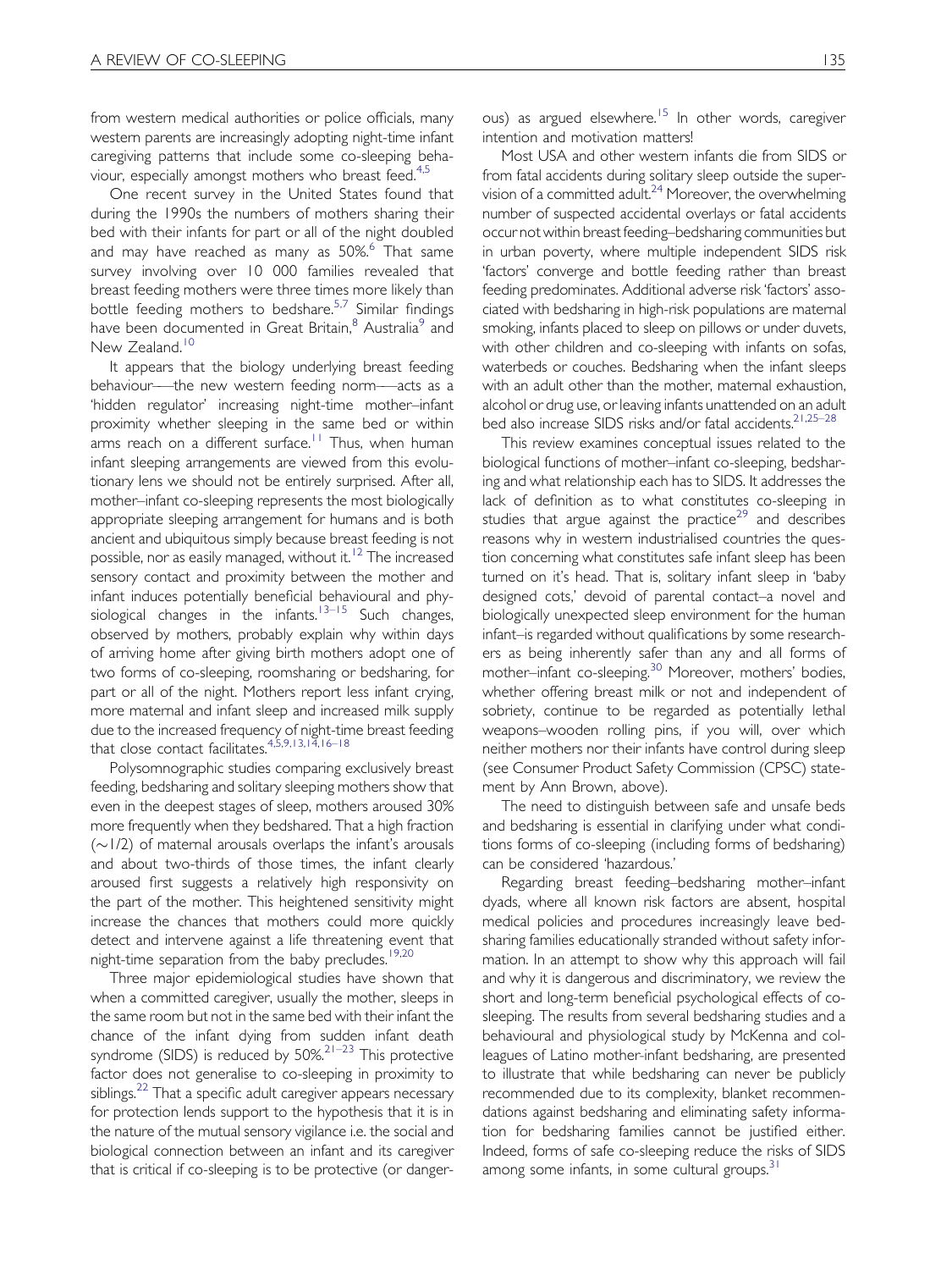

Figure 1 Most and least important factors influencing where any given infant, in any given family, on any given night, sleeps.

Finally, where an infant actually sleeps is not a medical issue at all but mostly it is social relational based on economics. Rarely do infants sleep in only one kind of micro-environment, which is why safety information for all sleeping arrangements should be provided. Only by considering the range of variables in relation to both the infant and the parent's unique biology will the question concerning why infants sleep where they do ever be fully understood and successful public health messages formulated (see [Fig. 1\)](#page-2-0).

# HOW SOCIAL FOLK MYTHS ABOUT THE 'NORMALCY' OF SOLITARY INFANT SLEEP ACHIEVED SCIENTIFIC VALIDATION

<span id="page-2-0"></span>When infant sleep studies were first undertaken using polysomnography the bottle fed, solitary sleeping infant became the gold standard method used to produce data on 'normal' infant sleep physiology. Neither ethological sleep studies of non-human primates nor cross-cultural or ethnographic data on more universal patterns were used as comparators. Instead, western social 'folk' assumptions about what constituted healthy infant sleep were made, often based on moral justifications reflecting recent cultural ideas about how and where babies should sleep (relative to parents) in order to protect the husband–wife relationship and to produce psychologically healthy 'independent' children.<sup>3</sup> It became accepted that an infant sleeping alone was a 'moral good'. Conceptions of what was in the best interest of infants medically found their way into moral characterisations of both the infants and the practices of parents who cared for them. That is, if it was 'good' for babies to sleep alone, it seemed a small step to concluding that 'good babies' did so! The 'good baby' descriptor is now practically synonymous with a baby's ability to 'sleep through the night' alone.

The ability to 'self-soothe' as early as possible was said by clinical workers to predict the infants' future capacity for selfreliance and good sleep hygiene as well as various adult competencies. Hence, the cultural history of infant sleep studies, including the mind set of researchers, helps explain why it is so difficult to insist, for example, that definitions of co-sleeping be standardised and confounding variables accounted for before varying outcomes associated with bedsharing can be compared and interpreted accurately. The presumption made by many SIDS epidemiologists and by the US Consumer Product Safety Commission<sup>30</sup> that 'cosleeping' and especially, bedsharing, are inherently harmful apparently justifies their dismissing the idea that different forms of co-sleeping cannot legitimately be collapsed into a single category. By failing to distinguish between diverse forms of co-sleeping such as safe or unsafe including safe and unsafe bedsharing, a statistical illusion is created indicating that a singular risk factor exists across all co-sleeping circumstances, all mother–infant pairs and, especially, across all bedsharing sleep environments when, in fact, it does not.

The extent to which the science of paediatric sleep medicine and especially bedsharing research is held captive by personal ideologies (biases) and ethnocentrism especially with regard to the culturally perceived 'proper' nighttime relationship between parents and their children cannot be overstated. For at least 100 years western social and moral values and the new sleep 'science' served as the basis for defining how and where infants should sleep, rather than what should have served as a starting point, i.e. empiricallybased anthropological research aimed first and foremost at elucidating both human infant and maternal biological needs, in relation to the evolved micro-environments that traditionally met those needs.

The popularity of scheduled bottle feeding in the 1950s only reinforced the idea that uninterrupted solitary crib sleeping was 'normal'. In the late 1950s and early 1960s when electro-physiological technology became more widely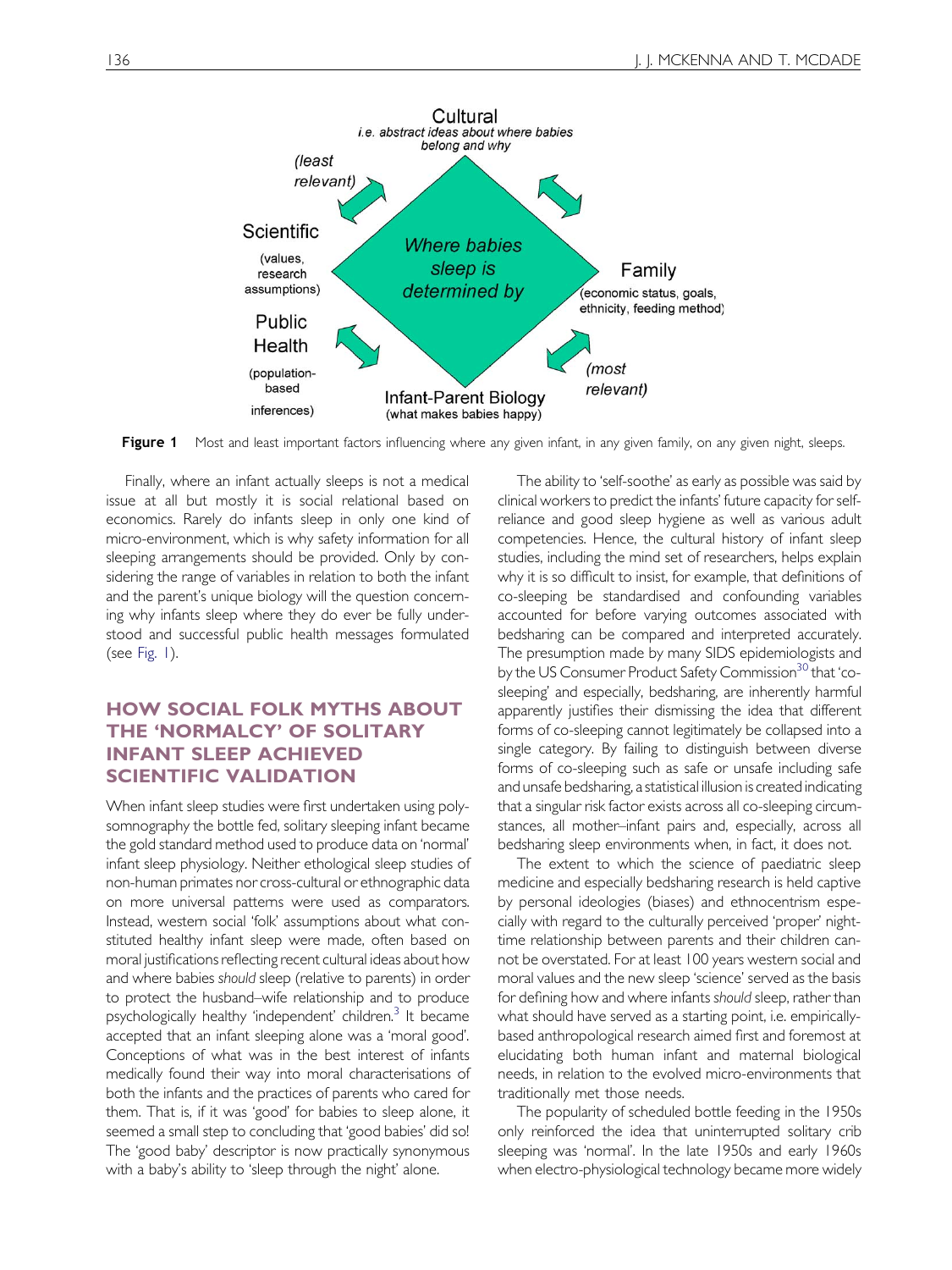

#### **Circular "Science": A Self-Fulfilling Prophecy**

Figure 2 How social folk assumptions about the 'normalcy' and desirability of solitary infant sleep achieved scientific validation: five steps.

available, breast feeding was at an all time low in the USA, with fewer than 9% of mothers leaving hospitals breast feeding. Both cows milk and/or formula were encouraged by medical personnel and thought to be superior to human milk. Hence, pioneering sleep researchers had no reason to question the appropriateness of quantifying 'normal' infant sleep (sleep architecture) and arousal patterns under solitary sleeping conditions using bottle fed infants with little or no parental contact or night-time feedings.

Of course, this means that if contemporary parents, most of whom breast feed, want to produce 'normal and healthy' sleeping infants, only by re-creating the original environmental conditions under which 'healthy' infant sleep was measured (alone and bottle fed) could parents hope to succeed. Thus, clinically healthy infant sleep became synonymous with solitary sleep and vice-versa–i.e. culture and science appear inextricably bound (see [Fig. 2\)](#page-3-0). All the while warnings about the dire social and psychological consequences associated with any alternative forms of sleep and, especially, parent– infant co-sleeping continued unabated. Infant health could be obtained if mothers, in the words of Dr. Spock, 'followed the directions that their doctor(s) gave them.'

<span id="page-3-0"></span>And should western mothers choose not to follow the orders that their doctors give them? We fear that they will not be made to feel any better after reading Richard Ferber's popular (unrevised) sleep training book sitting on the shelf at our local bookstore: 'If you find that you actually prefer to sleep with your infant' Dr. Ferber warns, '... you should consider your own feelings very carefully'. [32](#page-17-0) Using a different evaluative system wherein maternal fitness is considered, one can imagine turning this statement around to read: 'If you actually prefer to place your infant in a different room to sleep, you should consider your own feelings very carefully.'

This chain of conditioned cultural expectations, values and historical processes explains how questions concerning what constitutes safe infant sleep environments have been turned on their head. The burden of proof concerning infant well being and safety continues to challenge defenders of mother–infant co-sleeping. Socially constructed folk assumptions, not deductive, empirically-based (specieswide) science, continue to answer the original question– how do infants sleep and, thus, how and under what conditions infant sleep must be measured and what recommendations are to be made.

The history of infant sleep studies in Western cultures illustrates how a 'belief' in the moral 'value' of uninterrupted solitary infant sleep remains, like religion, sacred, despite recent psychobiological and developmental studies that seriously challenge the validity of its assumptions. What seems to be important about infant sleep training, for example, is not that it has actually been demonstrated to succeed or even that ultimately it makes infants healthier or happier, in the majority of cases. What is important is that we 'believe' that it will work and it is worth trying, because of the values and purposes that underlie it.

#### Culture History and the SIDS–Bedsharing Debate: What's The Connection?

The commitments by professionals to this one-size-mustfit-all ideology regarding sleeping arrangements makes it easier for SIDS and paediatric sleep researchers to believe, a priori, that any violation of this artificially validated moral principle will inevitably or probably, lead to harm. This cultural history explains why discussions about where infants should sleep have never taken place on a level scientific playing field and why anti-bedsharing descriptive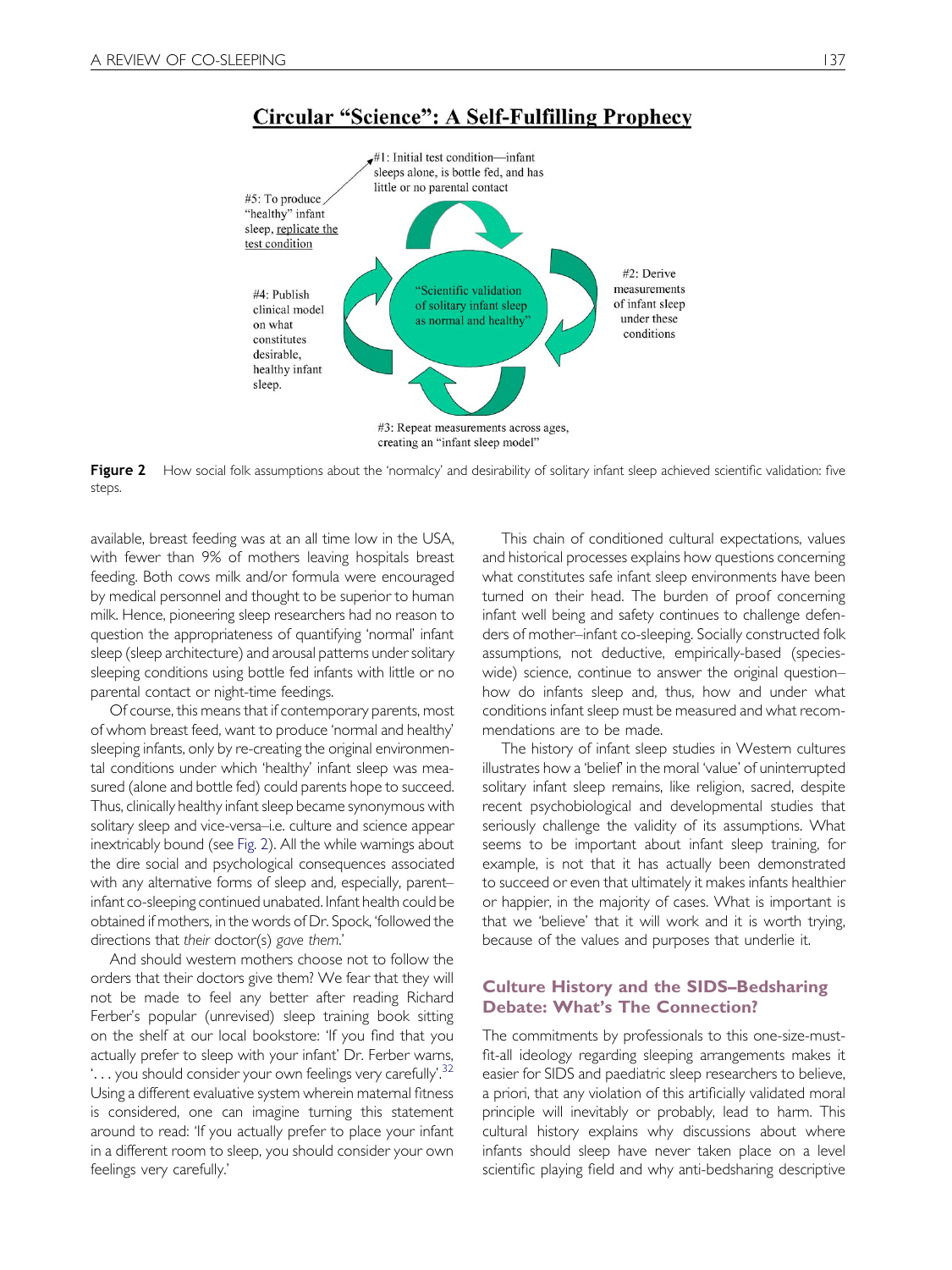reports are permitted to draw conclusions and make sweeping recommendations based on incomplete and anecdotal data. Based on objective evidence, these studies allegedly showing how dangerous it is for an infant to sleep next to its mother should not be difficult to challenge on scientific grounds, except that the ideologies associated with the appropriateness of infants sleeping alone are so deeply embedded within the methodological, analytical and interpretive choices made by researchers that both the science and the ideology become one and the same. Many paediatric clinicians think nothing, for example, of writing articles and books about solving problems (safety or otherwise) associated with solitary infant sleep but assume in contrast that parental sleep problems associated with cosleeping are either not worth solving, should not be solved or cannot be solved, further illustrating the extent to which personal preferences and choices are easily confused for science in this area.

As regards how this affects the 'bedsharing debate,' consider that when critical data about infant bedsharing deaths are missing, health authorities act as if associated details pertaining to why the infants died are unnecessary. Instead, both researchers and health authorities (knowingly or not) fall back on at least 100 years of negative assumptions and anti-co-sleeping rhetoric strengthened by a general societal ignorance sustained by never having been exposed to any science or set of arguments that shows a different perspective.

#### IS COSLEEPING BIOLOGICALLY APPROPRIATE OR ANACHRONISTIC?

#### The Supine Co-sleeping Infant Probably Emerged to Facilitate Breast Feeding at Night

'For species such as primates, the mother is the environment' Sarah Blaffer Hrdy... Mother Nature: A History of Mothers, Infants and Natural Selection (1999)<sup>[33](#page-17-0)</sup>

If anthropological evidence on infant sleep and development were integrated and used as a starting point to inform infant sleep research, there is no doubt that the question we would be asking is not if it is safe for an infant to sleep next to its breast feeding mother, but rather, is it safe not to!

Born with only 25% of its adult brain volume the human infant is neurologically the most immature infant primate of all, the slowest developing and the most reliant on its mother for the longest period of time for physiological regulation and support. Indeed, nothing that a human infant can or cannot do makes sense except in the light of the mother's body. Human infant milk composition, characterised by its low protein and fat content and high lactose, necessitates short intervals between breast feeds making

human mother–infant co-sleeping not only expectable but biologically necessary. Moreover, mammal infants whose mothers leave them to sleep alone in nests neither cry nor defaecate until she returns (to lick them) so as not to attract predators. Human infants cry and defaecate spontaneously when their mothers leave indicating that the constant physical association between them is evolutionarily stable and appropriate.

With this in mind, consider that the single most important factor known to reduce the chances of an infant dying from SIDS reflects the function that the infant sleep position plays relative to its feeding connection to its mother. That is, the supine infant sleep position evolved in tandem with both breast feeding and mother–infant co-sleeping (an integrated adaptive system). It was only after breast feeding was replaced by bottle-feeding and solitary infant sleep environments replaced maternal–infant social sleep that recommendations to place infants prone for sleep made sense, or was even possible. But it was a tragic mistake that led to the deaths of thousands of Western babies from SIDS.

Several studies show that without instruction, the supine infant sleep position is universally chosen by the breast feeding–co-sleeping mother as it is extremely difficult for the breast feeding infant to move to initiate and receive a breast feed while sleeping next to its mother on its stomach, the most dangerous position for an infant to sleep. $34$  Western parents paid a big price to learn that!

In England, however, while breast feeding was not examined in relation to each prone sleeping infant, there was no difference, whether bedsharing or not, regarding the prone position in controls but, still, six times the number of infants who died outside the parental bed were put down in the prone position and three times as many were found dead sleeping in this position. Unfortunately, the Confidential Enquiry into Stillbirths and Deaths in Infancy (CESDI) Great Britain study did not have information on whether mothers breast fed the infant immediately prior to death.<sup>[25](#page-16-0)</sup>

The full explanation as to why the supine infant sleep position is protective (infants arouse more and sleep lighter) might only be achieved by acknowledging complexity, that the infant sleep position is only one of many interactive behavioural and physiological variables each one of which changes in relation to the others when the breast feeding mother and infant sleep in close proximity. These variables (see [Tables 1 and 2](#page-5-0)) include increased infant and maternal interactions and arousals, face-to-face body orientations, more breast feeding, increased heart rate, increased infant body temperatures, increased movements and awakenings and less deep sleep, $35$  all the while getting more total sleep.

From our infrared video studies of mother–infant bedsharing, supine infant sleep maximises the infant's overall ability to control its micro-environment.<sup>[11,34,36](#page-16-0)</sup> Supine sleeping permits the infant to remove blankets covering its face, to move to and from the breast, to turn to face toward or away from its mother's face or body, to touch its own face and, without a great deal of effort, suck its fist or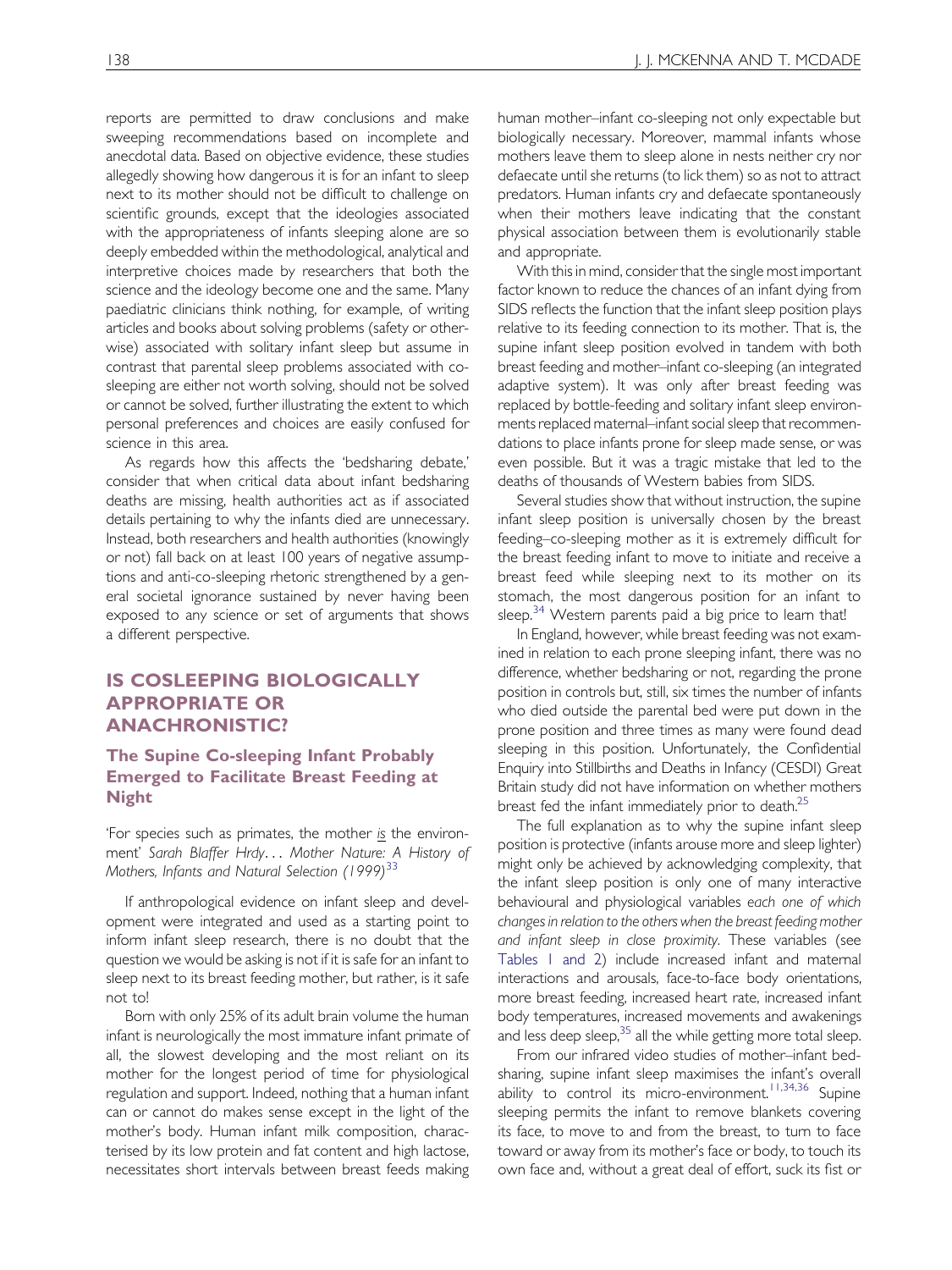| Table 1 |  |  | Effects of bedsharing on infant sleep. |
|---------|--|--|----------------------------------------|
|---------|--|--|----------------------------------------|

|                                                                                              | BN versus SN                   | P value                 |
|----------------------------------------------------------------------------------------------|--------------------------------|-------------------------|
| Total wakefulness during sleep                                                               | $\downarrow$ 14%               | 0.008                   |
| Sleep stage %'s (of TST)<br>% Stage 3-4<br>% Stage 1-2<br>% Stage REM                        | $\perp$ 4%<br>↑ 3%             | < 0.001<br>0.036        |
| Mean Stage Durations<br>Stage 3-4<br>Stage $1-2$<br>Stage REM<br>Waking                      | <u> </u> 16%<br>↑ 16%<br>↑ 26% | 0.027<br>0.005<br>0.001 |
| Arousal frequency (/h)<br>Stage 3-4<br><b>EWs</b><br>TAs<br>Stage $I-2$<br><b>EWs</b><br>TAs | ↑ 38%                          | 0.014                   |
| Stage REM<br><b>EWs</b><br>TAs                                                               | ↑ 35%                          | $<$ 0.001               |

Sources: Mosko et al., 1996, 1997.<sup>19,20,73</sup>.

BN: bedsharing night; SN: solitary night; TST: total sleep time; REM: rapid eye movement; EWs: epochal awakenings > 1 min; TAs: transient arousals (just a few seconds in duration).

Table shows the results of  $2 \times 2$  repeated measures ANOVA (laboratory sleeping condition  $\times$  routine sleeping condition). Entries show significant ( $P < 0.05$ ) effects of laboratory condition (BN versus SN).

\* For frequency of TAs in Stage 3–4, there was a significant effect of routine sleeping condition, reflecting 76% more frequent TAs in routinely bedsharing infants, irrespective of laboratory condition. The only other significant effects of routine sleeping condition or significant interaction effects were for % Stage 3–4 Sleep and Total wakefulness during sleep, and these reflected greater effects in routine bedsharers.

fingers.<sup>[13](#page-16-0)</sup> Recent studies suggest that supine infant sleep in the breast feeding/bedsharing context maximises the chances that the baby will be able to respond to its mother's movements, sounds and touches. It further promotes easy and constant communication that reportedly serves as the basis of the growing mutual attachment between the mother and infant–—a prerequisite for healthy infant development.<sup>[37](#page-17-0)</sup>

#### Why Mother–Infant Co-sleeping Has Not Outlived Its Potential 'Usefulness' In Western Industrial Nations: Success of 'Kangaroo Care'

<span id="page-5-0"></span>While infant sleeping arrangements vary enormously from culture to culture, the potentially beneficial physiological and psychological effects that night-time maternal contact

| ×<br>٦<br>$\sim$ | ×<br>۰.<br>an i |
|------------------|-----------------|

|  |  |  | Table 2 Effects of bedsharing on maternal sleep. |  |  |  |
|--|--|--|--------------------------------------------------|--|--|--|
|--|--|--|--------------------------------------------------|--|--|--|

|                                                                                 | BN versus SN                                         | $P$ value                   |
|---------------------------------------------------------------------------------|------------------------------------------------------|-----------------------------|
| Total sleep time (TST)                                                          |                                                      |                             |
| Total wakefulness during sleep                                                  |                                                      |                             |
| Sleep stage %'s (of TST)<br>% Stage 3-4<br>% Stage 1-2<br>% Stage REM           | ↓ 4%<br>↑ 4%                                         | 0.001<br>0.014              |
| Mean stage durations<br>Stage 3-4<br>Stage $I-2$<br>Stage REM<br>Waking         | $\perp$ 25%<br>$\downarrow 30\%$<br>$\downarrow$ 62% | 0.002<br>< 0.001<br>< 0.001 |
| Arousal frequency (/hr)<br>Stage 3-4<br><b>EWs</b><br><b>TAs</b><br>Stage $I-2$ | ↑ 67%                                                | < 0.001                     |
| <b>EWs</b><br>TAs<br>Stage REM<br><b>EWs</b><br>TAs                             | ↑ 37%<br>↑ 28%                                       | < 0.001<br>< 0.001          |

Source: see Mosko et al., 1997.<sup>20</sup>

BN: bedsharing night; SN: solitary night; TST: total sleep time; REM: rapid eye movement; EWs: epochal awakenings  $>1$  min; TAs: transient arousals (just a few seconds in duration). Table shows the results of  $2 \times 2$  repeated measures ANOVA (laboratory sleeping condition  $\times$  routine sleeping condition). Entries show significant ( $P < 0.05$ ) effects of laboratory condition (BN versus SN). The only other significant effects of routine sleeping condition or significant interaction effect was for the variable Frequency of TAs in Stage 1–2, and these showed enhanced TAs in routine bedsharers.

asserts on the human infant do not. Only unique aspects of evolved, human infant biology and related human infant developmental needs that transcend cultural differences are sufficient to explain why responses to separation from the mother are so consistent across and within cultures. For example, in newborns up to one degree of temperature can be lost when infants are removed from their mothers' ventrums following birth, even when the separated infants are placed in incubators with ambient temperatures match-ing the mother's body temperature<sup>[38](#page-17-0)</sup> and  $11-16$  week old, solitary sleeping infants have lower axillary skin temperatures compared with breast feeding infants sharing a bed with their mothers.<sup>[39](#page-17-0)</sup>

Mechanical breathing teddy bears placed next to apnoea-prone human newborns, which replicate what the mother's body provides, have the effect of reducing infant apnoeas sometimes by as much as 40–60%, in addition to physically drawing infants to sleep next to them.<sup>[39](#page-17-0)</sup> Many studies similarly show that infant mammals, including human infants, appear to be pre-sensitised to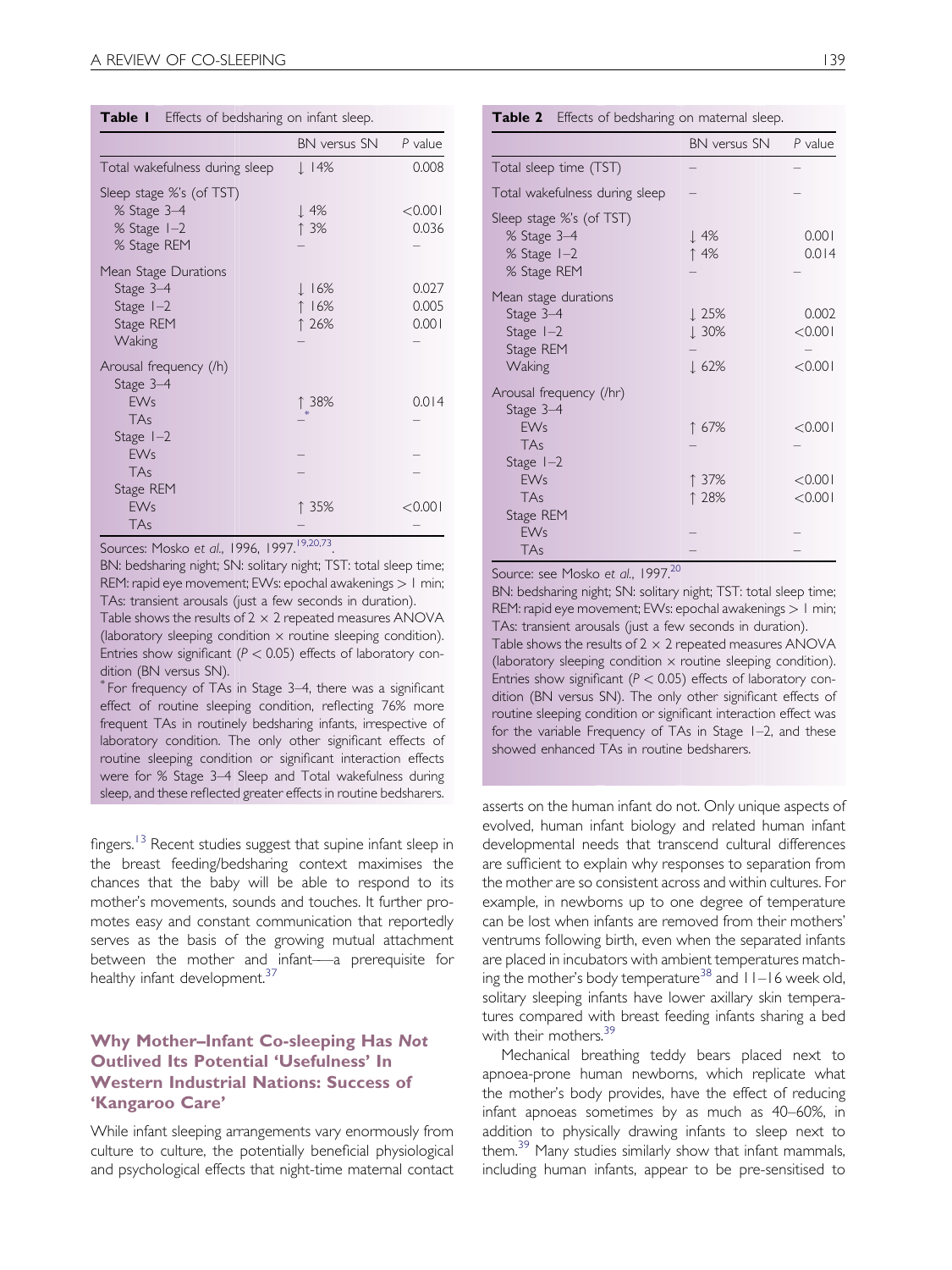receive sensory signals linking them to a co-sleeping partner.[40–43](#page-17-0) All have been shown to change infant physiology, including heart rate and breathing patterns including the cessation of excessive night-time crying.<sup>44</sup> Until recently, all human infants experienced access to at least one cosleeping adult body, usually the mother $45,46$  so it is not surprising that maternal contact stimulates a variety of significant 'hidden regulatory processes' that are clinically advantageous to infants.

Authoritative child care experts favour early infant autonomy, by encouraging parents to 'train' infants to 'soothe themselves back to sleep' and by recommendations to eliminate night-time feeding and sustained parental reassurances.[47,48](#page-17-0) Yet, recent studies show that increased co-sleeping behaviour, far from diminishing a child's ability to be alone or inhibit their abilities to innovate, appears to enhance such characteristics as shown by Keller and Goldberg who compared routinely co-sleeping toddlers with peers who never slept with their parents.<sup>[49](#page-17-0)</sup>

Infant sleep training books rarely define what exactly they mean by infant' independence or autonomy, although it is clear that the concept more accurately implies parental independence (from the infant at night) rather than to any carefully measured psychological characteristic transferable to other situations by the infant. Still, infant 'independence' is assumed to be in evidence simply by the infant being conditioned to fall asleep, or put itself back to sleep, without eliciting parental contact or comfort.

Indeed, without evidence most sleep training advocates continue to assert that juvenile and adult self-assuredness and individualism is, at all points on the developmental continuum, equally beneficial and tied to being able to sleep alone at young ages. Yet, no research has ever demonstrated that social and psychological 'independence' cannot or is not mostly obtained through any number of different kinds of daily social infant experiences or social relationships. No studies have asked parents if the 'independence' claimed to be such a desirable trait for their 6 month old infant is equally as desirable when that same child turns 14.

The American Academy of Pediatrics' Guide to Your Child's Sleep moves from science to social opinion when they inform parents that infants should never be permitted to fall asleep at the breast or in the mother's arms following a breast feed $50$  the very context within which the infant's falling asleep evolved and is practically impossible to prevent! Parents are taught that to establish lifelong 'healthy' sleep habits, their infants 'need' and 'should' be 'trained' to sleep alone.<sup>[32](#page-17-0)</sup> Yet, according to the 2000 National Sleep Foundation Survey in the United States, 62% of American adults whose parents probably followed these general Dr Spock-inspired recommendations currently report difficulties falling and staying asleep, 60% of children under the age of 18 have complained to their parents about being tired during the day and 15% of children admit to falling asleep in school. These data suggest that there is either no simple

correlation between early infant or childhood sleep patterns and adulthood, or that the solitary infant and childhood sleep training model aimed at creating 'healthy sleep habits', advocated for over 60 years appears not only to have failed miserably, but may have produced the opposite effects than were promised! In spite of these statistics childhood sleep guides continue to maintain that infants need to be taught to soothe themselves back to sleep with minimal or no parental involvement.[32,48,50](#page-17-0)

Again, it is precisely this cultural context that helps to explain the simplistic recommendations against co-sleeping made by the Consumer Product Safety Commissioner in the USA. Yet, it would appear that strong biologicallybased, emotional connections between breast feeding mothers and their infants, which predate recent cultural ideologies, might also explain why parents appear to be rejecting the recommendation always to place infants in cots to sleep, and never to 'sleep with' a baby. $51-53$ 

#### Why Sally Can't Sleep?

The mismatch between infant biological needs for nighttime contact and feeding and societal goals to keep parents from their infants and children apart during the night probably explains why in non-industrialised societies western parents struggle and complain the most about how their infants and children fail to sleep.<sup>[54–57](#page-17-0)</sup> Ancient underlying emotions controlled by the limbic system of the brain undoubtedly evolved to ameliorate, throughout our evolution, a life-threatening situation i.e. separation from the caregiver. The emotional responses by infants and children to resist parental isolation by crying and protesting are probably innate and adaptive, since separation from the caregiver most certainly meant rapid death for infants and children in the environments within which childhood sleep and emotions evolved. This evolutionary reality can be used to account for why 25–45% of otherwise healthy infants and children in western societies are said to suffer from 'sleep disturbances' or 'sleep problems'.<sup>[58](#page-17-0)</sup> When parents elect to have their infants and children sleeping by their sides such sleep disturbances are greatly reduced, if reported at all.<sup>59-61</sup>

#### The Psychological Evidence That Healthy Social Relations in the Context of Cosleeping Promotes Healthy Human Development

'...sleeping in your bed can make a child feel confused and anxious rather than relaxed and reassured.' [32](#page-17-0)

It might well be predicted from an evolutionary point of view that it is not the child that sleeps within the close protective embrace of its parent that feels 'confused or anxious,' as Dr Ferber maintains,<sup>[32](#page-17-0)</sup> but rather the child that does not. The potential psychological and emotional benefits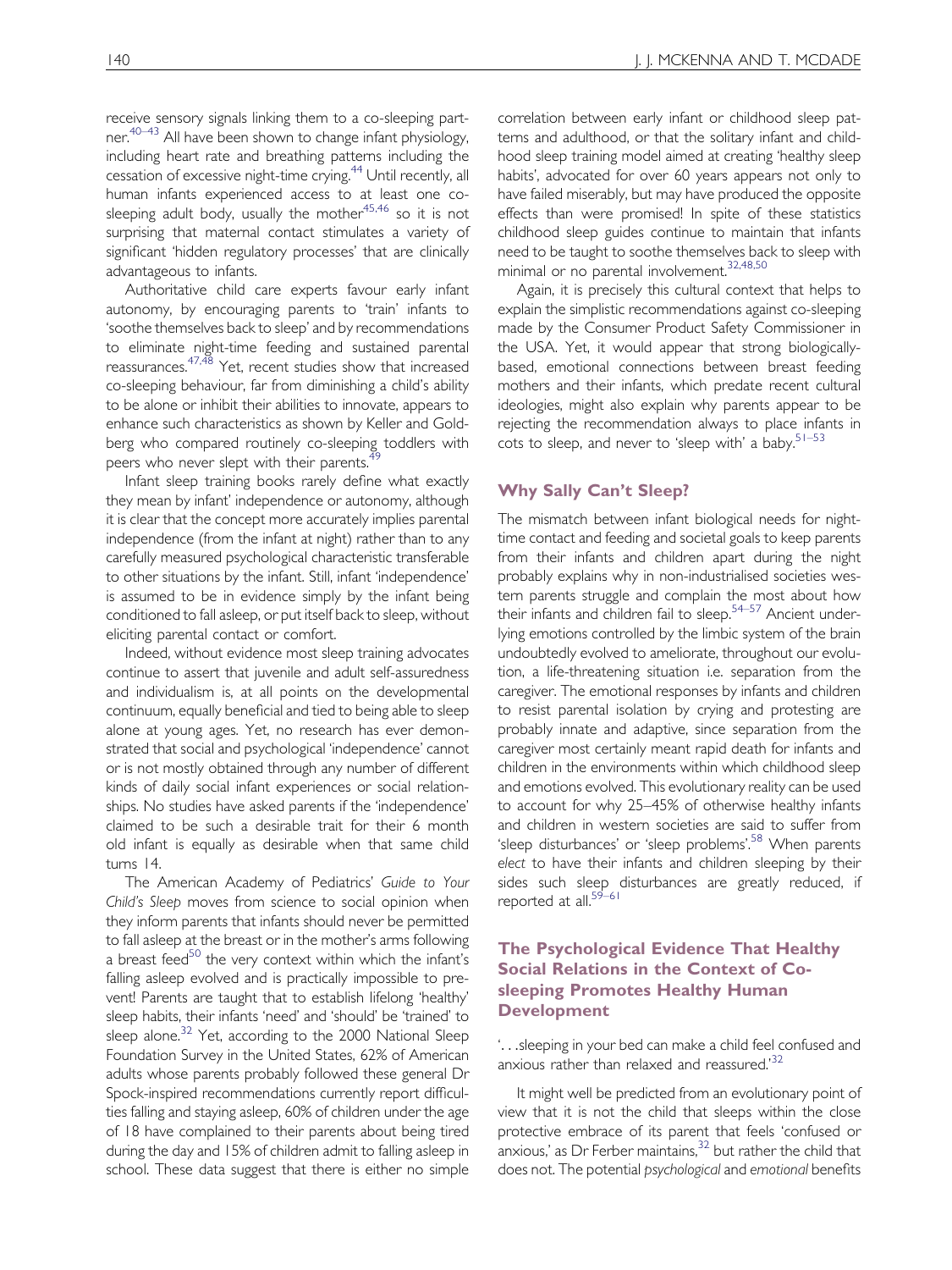of co-sleeping for later adult life and among young children, are just now beginning to be published and have been summarised.<sup>[61](#page-17-0)</sup> Children who 'never' slept in their parents' bed show a trend toward them being rated 'harder to control,' 'less happy,' less innovative and less able to be alone<sup>[49](#page-17-0)</sup> and in several studies they exhibit a greater number of tantrums. Children who were never permitted to bedshare were actually more fearful than children who always slept in their parents' bed, for all of the night, a finding that is exactly the opposite of what is popularly understood.

- $\bullet$  Forbes et al.<sup>[62](#page-17-0)</sup> found that co-sleeping children on US military bases received better comportment scores from their teachers, were engaged in more social activities and, compared with children who never slept in their parents bed when one partner went off for assignment, cosleeping children were 'under-represented in the psychiatric care population.'
- . Male college students who had co-slept with their parents between birth and 5 years of age had significantly higher self-esteem, experienced less guilt and anxiety and reported greater frequency of sex. Boys who co-slept between 6 and 11 years of age also had higher selfesteem. For women, co-sleeping during childhood was associated with less discomfort about physical contact and affection as adults.<sup>[63,64](#page-17-0)</sup>
- Crawford found that women who co-slept as children had higher self esteem than those who did not.<sup>[65](#page-17-0)</sup>
- In the largest systematic study to date, conducted in 1400 subjects in Chicago and New York, there were more positive adult outcomes for individuals who coslept as a child, among almost all ethnic groups (African-Americans and Puerto Ricans in New York, Puerto Ricans, Dominicans and Mexicans in Chicago). An especially robust finding was that co-sleepers exhibited a feeling of satisfaction with life.<sup>[66](#page-17-0)</sup>
- Consistent with Okami et al.'s<sup>[64](#page-17-0)</sup> longitudinal study, Mac-carin et al.<sup>[67](#page-17-0)</sup> showed no differences between bedsharers and non-bedsharers on sleep disturbance, separation anxiety, night terrors and phobias, sexual preoccupation or social competence.

These diverse studies illustrate why the answer to the question of whether or not co-sleeping may have 'outlived its historical usefulness' in technologically advanced cultures is not straightforward. A safe bedsharing context, of course, is defined by the absence of known independent risk 'factors'. [3](#page-16-0) In fact, understanding outcomes associated with various sleep locations is impossible without reference to the nature of the relationships around which sleeping arrangements, including bedsharing, take place. The nature of the relationships that co-sleeping parent–infant dyads take to bed are no less important in predicting and assessing outcomes than are the physical structures, furniture and bedding on which they sleep.

# TOWARD CLARIFYING DEFINITIONS AND DISCOURSE ON MOTHER– INFANT CO-SLEEPING: CO-SLEEPING VERSUS BEDSHARING VERSUS DANGEROUS CONDITIONS

Mother–infant co-sleeping represents the preferred and obligatory sleeping arrangement for most contemporary people. In many instances there is no other choice for families and, still, even in industrialised western countries without the intense breast feeding and physical monitoring that accompanies co-sleeping, the survival of an infant is threatened. For example, Chen and Rogan $^{68}$  $^{68}$  $^{68}$  found that, even in the USA where infectious diseases do not seriously threaten the lives of infants, approximately 750 American infants die in the first year of life because they were not breast fed. Mothers and infants sleeping side-by-side, cosleeping, continues to be the universal (species-specific) evolved context that best provides maximum night-time breast feeding nutrition for the highly immature and slow developing human infant.

Despite this fact, so variable is the range of 'factors' associated with one type of co-sleeping i.e. bedsharing which significantly influences outcomes in different families, no single recommendation to bedshare (as one form of cosleeping) either as a way to reduce SIDS or to enhance the night-time attachment behaviors shared by parents and their children, is appropriate; but neither is it appropriate to recommend in an unqualified way against any and all bedsharing, or especially to advise that no infants should ever sleep with their parent but should always be placed in cribs to sleep alone. Such advice is misleading and unjustified. Without explanations as to what can make the arrangements dangerous, this message confuses species-wide normal, healthy human behaviour with behavioural pathology.

But it remains true that since particular family circumstances remain unknown, bedsharing cannot generally be recommended. However, the convergence of several different epidemiological and laboratory studies, as well as psycho-biological studies of infant primates suggest that particular types of co-sleeping can and should be recommended, such as roomsharing (at very least). Following the Japanese lead it is appropriate to recommend that whenever possible and safe to do so, babies should not be left alone to sleep in a room by themselves and should be encouraged to breast feed as much as possible. In this context, co-sleeping refers specifically to infants who sleep on a different surface from their parents, yet remain close enough (ideally, within arms reach) to permit the mutual monitoring and exchange of caregiver–infant sensory signals and cues that define co-sleeping as a unique and, almost always, a beneficial child care practice. This is why the terms co-sleeping and bedsharing should not be used interchangeably, since the generic practice of co-sleeping, wherein mothers and infants sleep on a different surface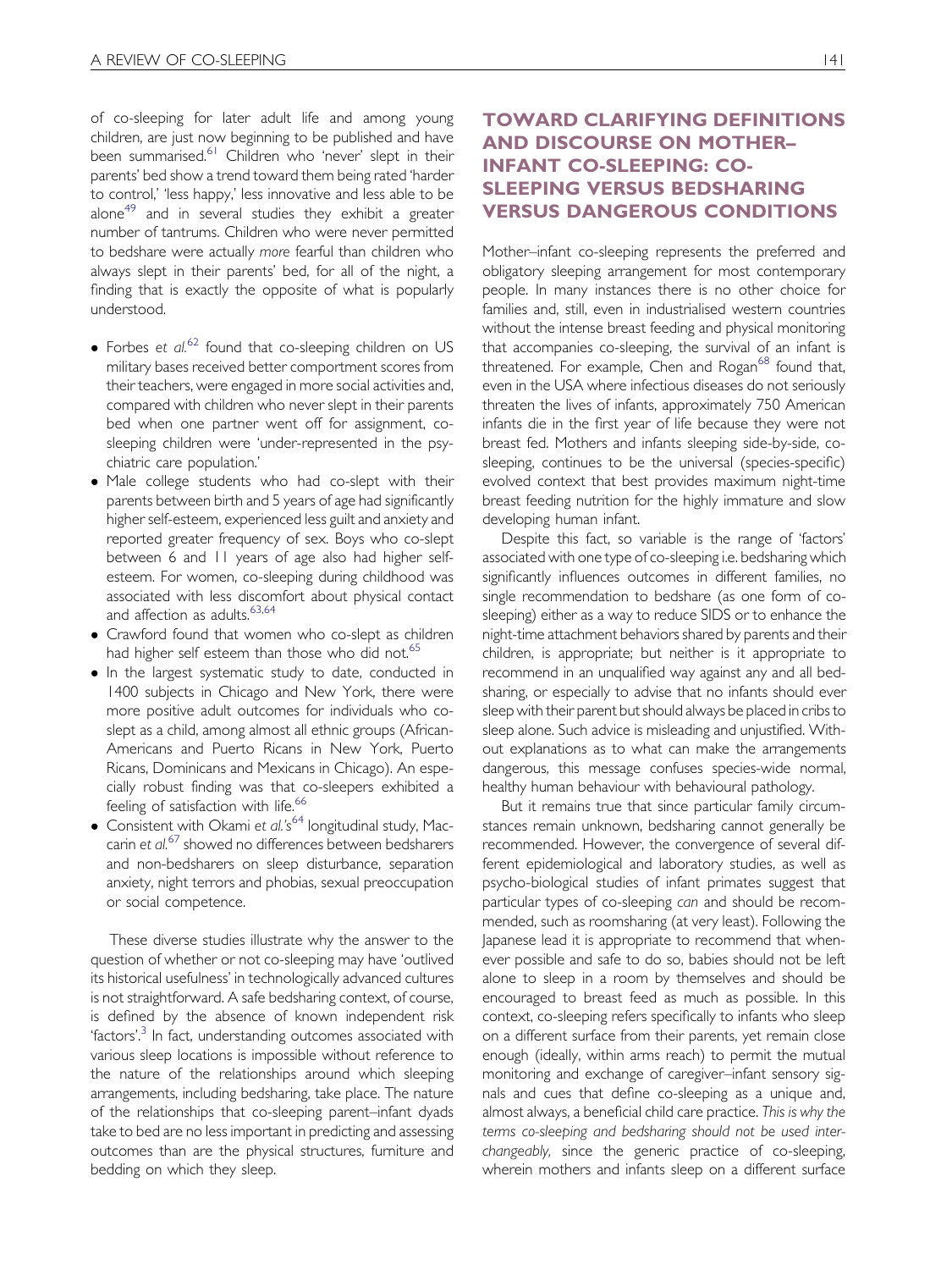can be recommended, but due to its complexity and diversity of expression, bedsharing cannot.

One step toward standardising a definition of safe mother–infant co-sleeping is to restrict the phrase to a class of sleeping arrangements in which at least one responsible, safety-educated, adult co-sleeper (whether mother or not) sleeps close enough to actively monitor (and/or breast feed) the infant using at least two sensory modalities simultaneously, i.e. tactile and visual, or auditory and visual, or auditory and tactile etc etc. Safe mother– infant co-sleeping is thus conceptualised as a generic concept and by the presence of at least one caregiver (usually the mother) capable of potentially detecting and responding to changes in the babies behavioural or physiological status and by her motivation and ability to do so.<sup>[3,61](#page-16-0)</sup>

#### CO-SLEEPING: A MANY DIVERSE THING

'I slept in the same bed with my granddaddy...and then in the same bed with my four cousins, I never slept alone 'til I got married' Bobby Bowden, Head University Football Coach, Florida State University

'Cosleeping? When both my wonderful children are sleeping at the same time'. Robert Hahn, Ph.D., Center For Disease Control, Atlanta, Georgia

Mother–infant co-sleeping takes different forms world-wide.<sup>[67,69–72](#page-17-0)</sup> No singular outcome can be associated with it, unless 'factors' associated with each 'type' are considered. Perhaps the most important issue demanding consensus concerns definitions. Many researchers assume that cosleeping is a uniform and coherent practice, hence one unsafe co-sleeping arrangement can be thought of as the caricature of all co-sleeping arrangements. The negative social and cultural milieu within which medical researchers approach co-sleeping issues makes such impreciseness, generally not tolerated in other research fields, seemingly permissible. That is why it is important to begin by intro-ducing a new taxonomy of definitions<sup>[3,15](#page-16-0)</sup> and insist that they be used.

The diversity of co-sleeping is truly remarkable. A review of the over 186 cultures for which there is some ethnographic descriptions of night-time sleeping arrangements suggests that traditional western thinking about outcomes associated with particular sleeping arrangements are flawed.<sup>[67,69](#page-17-0)</sup> Many researchers assume that outcomes are sufficiently explained by reference only to where an infant sleeps. But sleep location must be thought of as a beginning point for analysis, not the endpoint. For example, all 'types' of co-sleeping must be distinguished by the condition and composition of the sleeping structures or pieces of furniture or materials that are used, including characteristics of the sleep surface and the bedding materials, including infant sleep wrappings, night clothes and/or blankets, as well as by the people sleeping close to the infant or child–their intentions and motivations and concerns for safety, and by their capacity (in many cases) to breast feed.

Compared with solitary infant sleep, analytically relevant features of the co-sleeping environment are both more numerous and more complex. The quality of parent–infant attachment provides social and psychological meaning to the sleeping arrangement as well,<sup>[59,60](#page-17-0)</sup> which can determine outcome. For example, mandatory, non-elected bedsharing that occurs in households with poor socio-economic conditions, where bedsharing is the only option, where cribs are not affordable, where bottle feeding is practised, will probably lead to outcomes quite different from those situations in which bedsharing is elected by the mother specifically to protect, nurture and breast feed. Indeed, the breast feeding–bedsharing landscape is highly differentiated from the bottle-feeding–bedsharing landscape. For example, compared with bottle feeding bedsharing mothers, breast feeding mothers typically keep their babies away from pillows, position their infants on their backs, placing them below their shoulders, while raising their arms above them. Also, breast feeding mothers, but not bottle-feeding bedsharing mothers, typically tuck their legs up and lay on their sides to face their infants in ways that can prevent accidental overlays.<sup>[13](#page-16-0)</sup>

A consistent feature associated with populations where bedsharing and high infant deaths co-exist is extreme poverty and stressful circumstances including chaotic households. In Alaska, USA, for example, bedsharing occurs among at least 45% of all families and all of the bedsharing deaths reportedly occurred exclusively in the context of heavy drug use.<sup>[1](#page-16-0)</sup> Out of 40 infants who slept with a parent at the time of death only one infant slept in the safe supine position. In this Alaskan sample two infants died from SIDS while sleeping supine alone in a  $\text{crit}$ . Amongst parents of infants who have died unexpectedly in Great Britain the prevalence of alcohol consumption, cigarette smoking and the use of illegal drugs was higher, whilst the infants exhibited adverse clinical features at birth (prematurity, low birth weight,) and during their short life had repeated infections and poor weight gain suggesting increased vulnerability from the beginning.[21,25](#page-16-0) The study also found no evidence to suggest that bed-sharing was a risk amongst parents who did not smoke, or infants aged 4 months or older. Clearly, we need to assess both the acute adverse circumstances and the possible long-term benefits of cosleeping across diverse cultural groups before simplistic conclusions and recommendations are accepted.

Between 44–75% of mothers and infants sleep in direct bodily contact as in Japan, Guatemala and India.<sup>[70](#page-17-0)</sup> There exist no ethnographic examples outside of Western, industrialised countries of infants sleeping outside the mother's room–—away from her company. While it is often difficult to extrapolate from these data, there is much indirect ethnographic evidence suggesting that bodily contact between the infant and mother is extensive and usually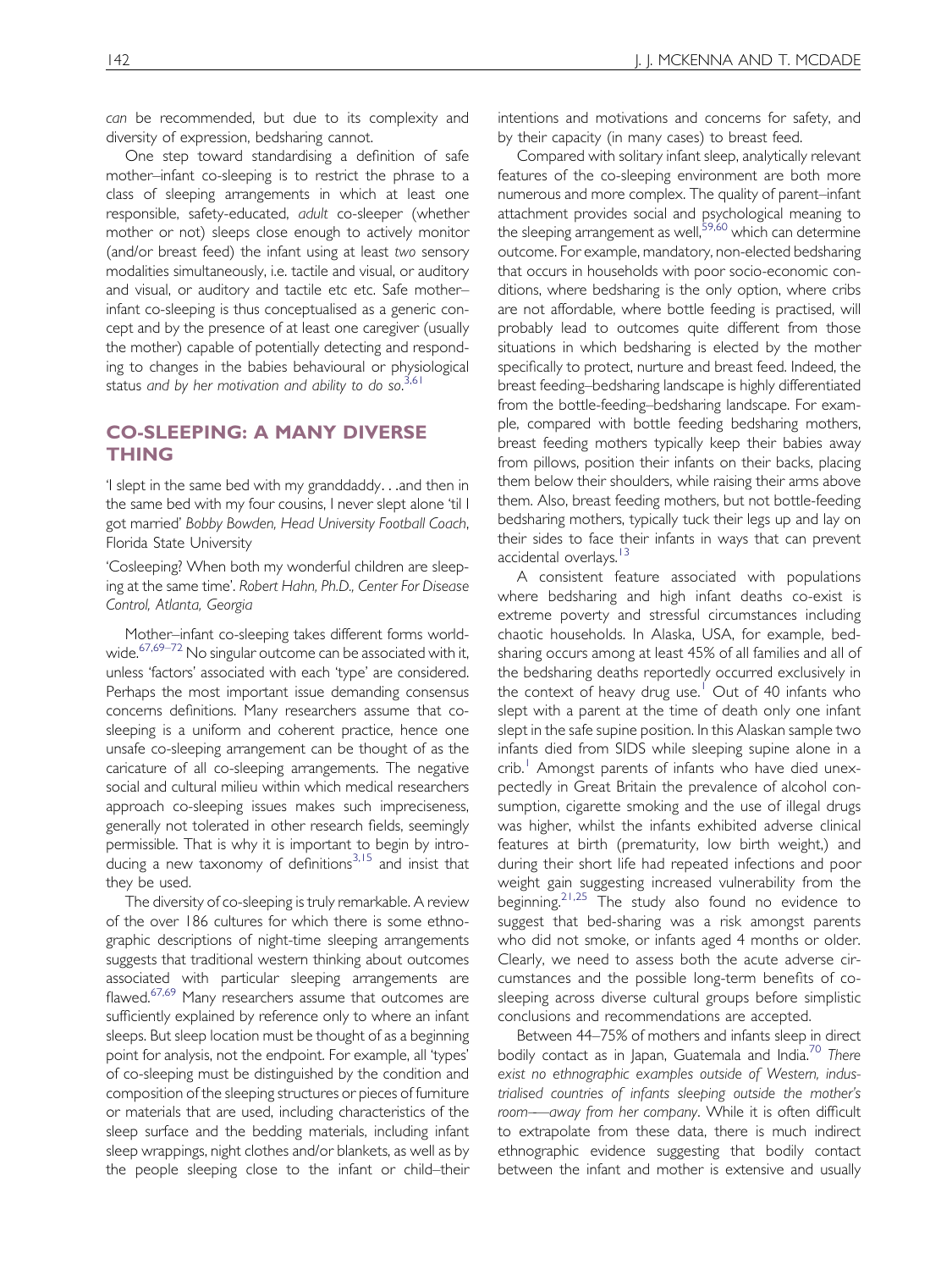associated with baby-controlled night-time breast feeding, although maternal–infant contact is not necessarily skin-to-skin.<sup>[70](#page-17-0)</sup> Specific illustrations of co-sleeping include infants sleeping next to their mothers on floor-based futons, or infants sleeping alongside but not on the same surface as the mother–—such as in a crib, or bassinet next to the mother's bed, within arms reach. Co-sleeping also occurs when infants sleep in a basket, cradleboard or in a hammock or when mothers and infants lie beside each other on a bamboo mat on the floor. Side-by-side mother–infant sleep, on the same surface, however, appears to be the most common sleeping arrangement worldwide<sup>[69](#page-17-0)</sup> and it is probably the safest when breast feeding is involved. In a univariate analysis of the Great Britain CESDI data set in which separate room sleeping in a cot/crib was the reference group (odds ratio (OR)  $= 1.00$ ) the OR and 95% confidence intervals (CI), for babies co-sleeping in the form of room sharing was 0.51 (0.35, 0.74). Partial bedsharing was 0.33 (0.19, 0.57), while for those infants found bedsharing the OR was 1.49 (0.99, 2.24). The highest OR was calculated for sofa sleeping, 15.79  $(4.43, 56.24)^{21}$  $(4.43, 56.24)^{21}$  $(4.43, 56.24)^{21}$  now confirmed by several other studies<sup>[27](#page-16-0)</sup> to be a dangerous form of co-sleeping.

# FROM THE PERSPECTIVE OF THE BREAST FEEDING MOTHER–INFANT DYAD: WHAT DOES IT MEAN TO 'BEDSHARE?'

'Breast feeders are three times more likely to bed share and appear to differ from non-breast feeding bedsharers in several characteristics. These data do not link bedsharing to risk of SIDS.' McKenna et al.<sup>[76](#page-17-0)</sup>

In the largest in-house laboratory study yet undertaken, differences in the sleep behaviour and physiology of 70 breast feeding mothers and infants were quantified. This study involved over 105 separate nights in the laboratory, 155 8-hour infra-red video recordings and 210 separate mother and infant (8-hour) polysomnographic recordings as mothers and their infants shared a bed or slept apart (in adjacent rooms), over three successive nights per pair. $73$ Two smaller preliminary laboratory studies preceded this large and more complex study.<sup>[19,20,73,74](#page-16-0)</sup> In the larger study we examined specifically how the 'condition' of the solitary sleep environment and the 'condition' of the bedsharing environment affected two 'kinds' of mother-infant pairsthose who routinely bedshared at home and those who routinely slept apart. In the laboratory, in randomly assigned order, each mother–infant pair spent 2 nights sleeping in their routine (home) sleeping condition, and 1 night sleeping in the non-routine condition (routinely bedsharing pairs slept in different rooms, routinely solitary sleepers, bedshared). All mothers and infant were healthy and nearly all exclusively breast feeding. The infants ranged in age from between  $11$  to 15 weeks, the peak age for SIDS.<sup>1</sup>

The 'choice' to co-sleep specifically in the form of mother–infant bedsharing was found to increase not only the number of breast feeds, but the total nightly durations of breast feeding and to shorten the average intervals between the breast feeding sessions, therein, it can be inferred, regulating mothers fertility. Amongst the 70, nearly exclusively breast feeding Latina mothers, we found that when bedsharing, the average interval between the breast feeds was approximately an hour and a half (the approximate duration of an adult sleep cycle); and when sleeping apart in separate bedrooms the interval was at least twice as long.

On their bedsharing nights we reported that babies often breast fed twice as much as they did on their solitary sleep night.<sup>[18](#page-16-0)</sup> That maternal proximity to their infants regulates breast feeding in important ways has been con-firmed by Young and Fleming<sup>[69](#page-17-0)</sup> in England, and by Ball  $(2003)^{13}$  $(2003)^{13}$  $(2003)^{13}$  and her associates at the University of Durham Parent–Infant Sleep Centre who also studied mother– infant bedsharing and what they term 'triadic' bedsharing which involves the father.

Our studies have shown that without instruction, the routinely bedsharing breast feeding mothers almost always placed their infants in the safe supine infant sleep position, probably because it is difficult, if not impossible, to breast feed a prone sleeping infant.<sup>[13,42,75–77](#page-16-0)</sup> We also found that both the mothers and infants spent a good part of their night facing each other, especially the infants who slept facing their mothers for almost 100% of the time. With regard to sleep architecture, both mothers and infants spent significantly less of their sleep period time in stage 3–4 and significantly more time in stages1–2 and both apparently acquire a heightened sensitivity to the activities of the other, as measured by the number of mutual and overlapping arousals scored for routinely bedsharing mother–infant pairs compared with the totals scored for routinely solitary sleeping mother–infant pairs who shared a bed in our laboratory, as [Tables 1 and 2](#page-5-0) show.

### INFANT BREATHING AND HEART RATE PATTERNS IN THE BEDSHARING AND SOLITARY SLEEP ENVIRONMENTS

The bedsharing environment is also associated with more central apnoeas, fewer obstructive apnoeas and more periodic breathing in infants than the solitary environment (although the clinical significance of these differences can-not be assessed.<sup>[78](#page-17-0)</sup> Thus, during bedsharing, irrespective of the routine sleeping arrangement at home, the infant experiences a higher frequency of central apnoeas during stages 1 and 2 and during rapid eye movement (REM) sleep. Among routinely solitary sleeping infants, who slept with their mothers in the same bed in the laboratory, this increase largely reflected an increase in the shortest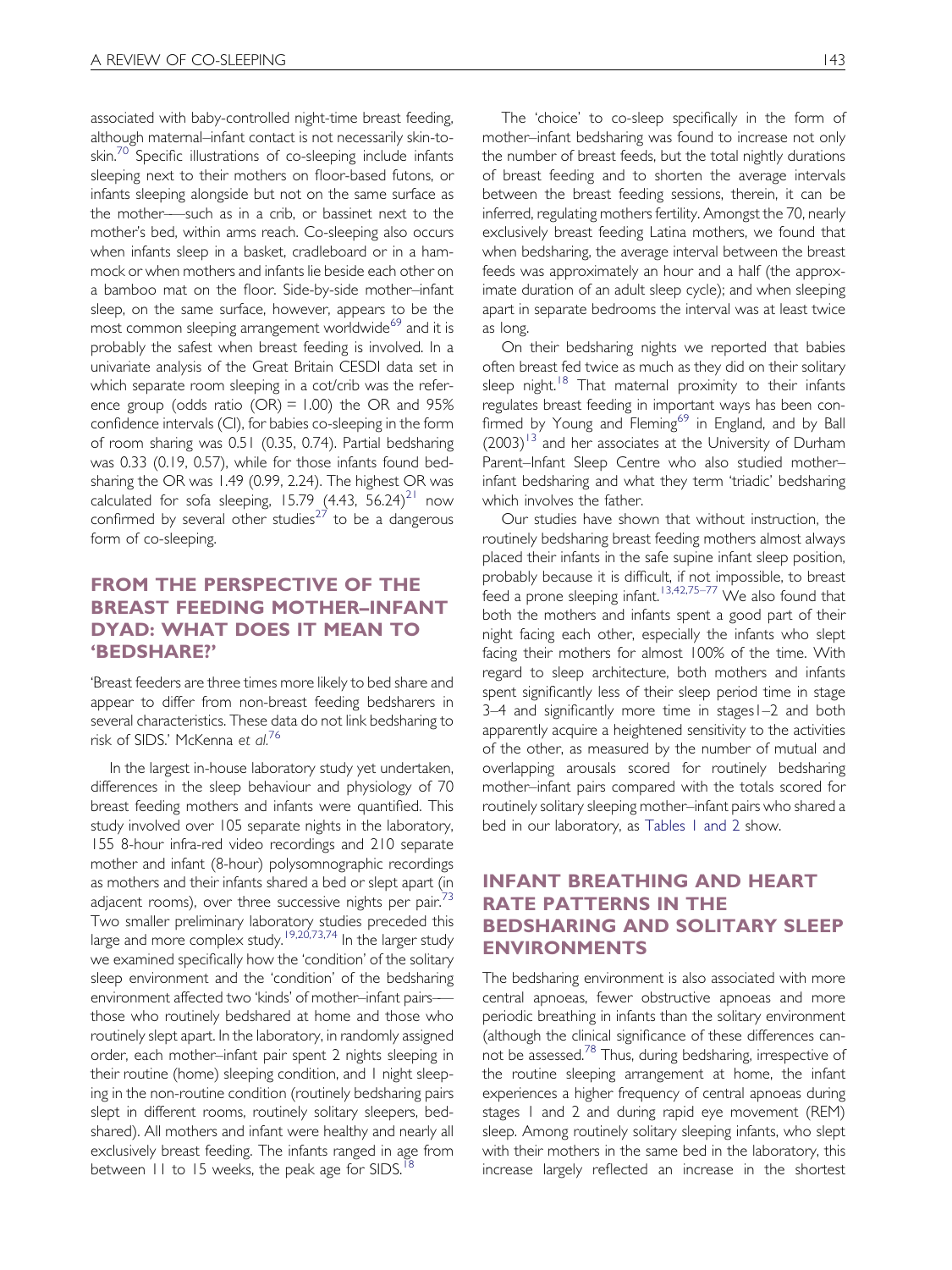apnoeas (3–5.9 s) while in stage 1–2. In routinely bedsharing infants, it reflected increases in apnoeas in the 6– 8.9 s range during REM and in the range of 9–11.9 s during stage 1–2. In contrast to central apnoeas, however, obstructive apnoeas were decreased by bedsharing, but only among routinely solitary sleeping infants (while bedsharing) who had a lower frequency overall and specifically in stages 1–2 and in REM sleep.

Periodic breathing was also significantly increased in the bedsharing environment. Routinely bedsharing infants had a higher frequency of periodic breathing and a longer mean duration over the entire night (overall) while bedsharing and, specifically, during REM. Routinely solitary sleeping infants exhibited more frequent periodic breathing only during stages 3–4, while bedsharing in the laboratory with their mothers.

Regarding heart rate, irrespective of whether or not an infant routinely bedshared or routinely slept apart from its mother, Richard and Mosko<sup>[79](#page-17-0)</sup> found that heart rate was lower during solitary sleeping than during bedsharing in all sleep stages. They concluded that 'sensory differences between bedsharing and solitary sleeping environments account for some of the differences between infant sleep in the two sleeping conditions.'

### SIDS BEDSHARING EPIDEMIOLOGY AND CATASTROPHIC 'OVERLAYS'

'The findings suggest that it is not bedsharing per se that is hazardous but the particular circumstances in which bedsharing occurs.'

'There is no published evidence of any increased risk to a baby from sharing a bed with a firm mattress with parents who do not smoke and have not consumed alcohol or other drugs providing the bedding is arranged so that it cannot slip over the baby's head, and the baby is not sleeping on a pillow, or under an adult duvet.<sup>'[68](#page-17-0)</sup>

'Sixteen percent of SIDS were attributed to bedsharing and roughly 36% to the baby sleeping in a separate room.<sup>1[23](#page-16-0)</sup>

Bedsharing in impoverished, high risk urban environments can be associated with increased SIDS risks and/or accidental deaths. Do these findings preclude the possibility that under different social, familial and economic circumstances, safe bedsharing or other forms of co-sleeping cannot be beneficial or protective, or at the very least, benign? That because some are unable or unwilling to practice safe co-sleeping in the form of bedsharing, does it mean that nobody can, therein justifying public health policies and recommendations against it and the removal of brochures as to how to maximise bedsharing safety for those parents who choose to do so? These two questions constitute an important part of the bedsharing debate. Surely, the fact that in Japan safe bedsharing and futon co-sleeping is increasing as SIDS rates decline to unprecedented levels should raise some doubts about any singular or predictable positive association between bedsharing and SIDS rates. Moreover, data on recent Asian immigrants in the USA lead to an interesting observation: the longer different Asian immigrant sub-groups live in the USA and presumably begin to adopt American life styles, including placing their infants in cribs for night-time sleep rather than co-sleeping, the more the SIDS rates of these ethnic groups begin to rise to match the higher rates of SIDS among whites.<sup>80</sup>

Blair et  $al^{21}$  $al^{21}$  $al^{21}$  argue against a simplistic analysis of expected 'outcomes' associated with bedsharing. Indeed, as has been argued above, it is an appreciation of how particular combinations of risk factors converge to affect outcomes relating to bedsharing in different subgroups and how difficult these variables are to decompose statistically, that make global, unqualified statements claiming that bedsharing/co-sleeping increases SIDS risks inaccurate and scientifically unjustified. No data from the Great Britain CESDI study, nor, according to two of the authors (P. Fleming and P. Blair) from a now controversial paper describing the European collaborative study by Carpenter et al.,<sup>[23](#page-16-0)</sup> support the idea that bedsharing among non-smoking breast feeding parents increases the risks of SIDS. Blair describes his epidemiological model, which examines bedsharing behaviour not as a risk factor itself, but as a particular kind of environment within which specific risks may or may not appear.

In contrast, in a four-year retrospective study which included a disproportionately high number of high risk poor, urban, African-Americans, Kemp et al. (2000) concluded that their data proved that all bedsharing increases the chances of a SIDS or asphyxial death and should therefore be advised against.<sup>[28](#page-16-0)</sup> The same ideas, findings and approach are expressed by Scheers et  $al$ <sup>[30](#page-17-0)</sup> but it should be noted that Kemp was part of the CPSC research team and the spokesman for the Scheers et al. paper. They analysed incomplete and often anecdotal data on infant deaths in beds versus cribs, data reported by coroners and police officials to the US CPSC. Using deaths for which no details were available on items such as infant sleep position, or whether or not the bedsharing involved bottle or breast feeding, drug use, smoking, or other children etc, or if infants were left alone on beds, Scheers et al. (2003) reported that compared to crib sleeping, bedsharing increased by a factor of 20–40 the chances of an infant dying.<sup>[30](#page-17-0)</sup> These researchers used, in our opinion, an unrealistically low percentage for population-wide bedsharing (about 18–29%), to calculate relative risks, where a more appropriate figure would include part-time bedsharing and is probably over 50%. (5–7) But what weakens their conclusions and interpretations is that no information was available as to how many of these deaths involved breast feeding infants who traditionally are under-represented statistically in such SIDS samples and how many of these bed deaths could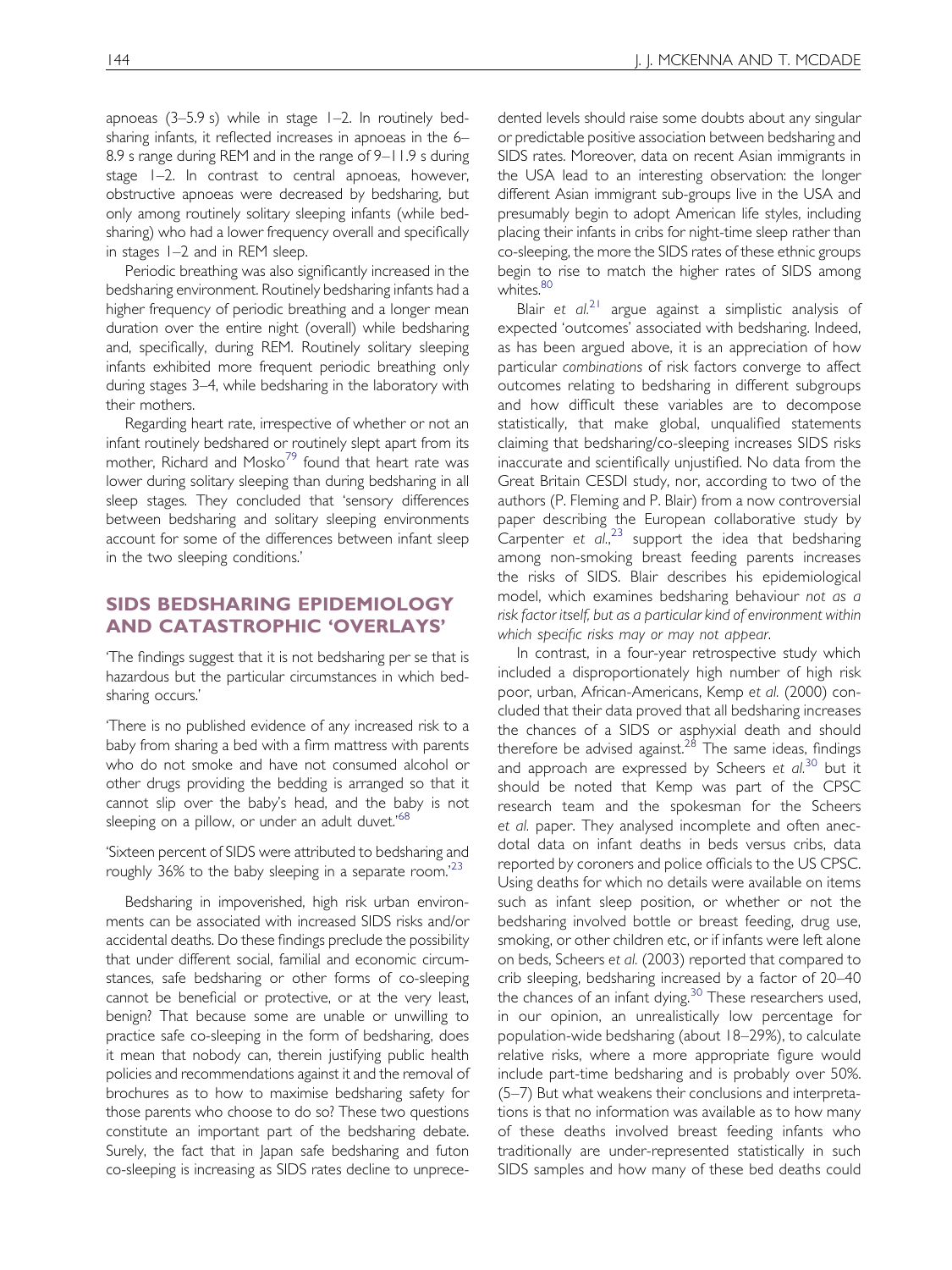be explained by the dangerous specific ways their beds were used.

Clearly, the meaning of 'controlling' for factor  $X$  or  $Y$  in socially and economically disadvantaged populations–—or any case control studies–—where many bedsharing infant deaths occur may be more complicated than explaining infant deaths occurring in a populations characterised by more normally distributed income levels based on national averages. Breast feeding rates, for example, associated with young African-American mothers who bedshare and experience high SIDS (especially in the Kemp et al. sample) can be as low as between 10–20%<sup>[81](#page-18-0)</sup> Compare this overall situation with more affluent, white mothers among whom bedsharing rates for at least part of the night have probably doubled in the last decade, with between 55–73% breast feeding, yet, experiencing the most dramatic decline in SIDS of any ethnic subgroup.

These facts argue against the Scheers et al. conclusion that, regardless of circumstances and context, bed use leads inevitably and inalterably to higher infant death rates. Similar data, i.e. high bedsharing associated with high breast feeding rates associated with relatively low SIDS amongst nonsmoking mothers is found also in Japan, Great Britain, Australia and New Zealand, casting further doubt on the position that a simple positive linear relationship exists between all types and forms of bedsharing and higher SIDS.

Indeed, it seems appropriate to suggest that populations experiencing economic deprivation and health stress where little or no breast feeding occurs fall well short of representing the best populations from which reliable inferences about the inherent dangers of co-sleeping or potentially protective functions of safe bedsharing with breast feeding can be drawn, a point many SIDS researchers continue to dismiss, including the American Academy of Pediatrics.

No epidemiological study to date has included a sufficient number of exclusively breast feeding, non-smoking, safe bedsharing mother–infant pairs to know if this arrangement can be, as has been hypothesed, protective; and the very fluidity of SIDS classification in general raises questions about the role of coroners, especially since they often rule that any bedsharing death (regardless of context, factors, or conditions) is an asphyxiation rather than a  $SIDS^{82}$  $SIDS^{82}$  $SIDS^{82}$  therein affirming a priori views and creating a self-fulfilling statistical prophecy.

# BOTTLE FEEDING–BEDSHARING MOTHER–INFANT DYADS AND BREAST FEEDING–BEDSHARING MOTHER–INFANT DYADS ARE NOT THE SAME!

'Bad science sets out to make a point, looks neither to the left nor to the right but only straight ahead for evidence that supports the point it sets out to make. When it finds evidence it likes, it gathers it tenderly and subjects it to little or no testing'. Mark Vonnegut, The Boston Globe, October 1999.

Breast feeding and co-sleeping, including breast feeding in the context of bedsharing, are often mutually reinforcing and constitute an integrated system. That is, the choice to breast feed leads in many cases to increased bedsharing behaviour, which, in turn, increases the number of breast feeds per night, while facilitating decisions by mothers to breast feed for a greater number of months ([Fig. 3\)](#page-11-0). We argue, as does UNICEF, that it is necessary and appropriate to differences in outcomes to separate the breast feeding–bedsharing dyad from the bottle feeding–bedsharing mother–infant dyad. 'Circumstances and conditions' associated with bedsharing can always range from safe to risky, regardless of whether the co-sleepers sleep on the same or a different surface but when breast feeding is involved outcomes always take a step toward the positive. We suggest, therefore, that bedsharing outcomes are best conceptualised as falling somewhere on a benefits–risk continuum with outcomes being determined by the presence or absence of known adverse or protective 'factors' (see [Fig. 4](#page-12-0)). For example, when non-smoking breast feeding mothers elect to bedshare specifically to nurture their infants having eliminated all known factors associated with risky bedsharing, the outcomes will probably be very positive compared with the 16-year-old unsupported mother, who bottle feeds and bedshares because she cannot afford a crib and places her infant on a pillow in the bed to sleep.



Breast feeding promotes bedsharing, which increases breastfeeding frequency and extends duration of breast feeding in months.

A mutually re-enforcing system

<span id="page-11-0"></span>Figure 3 Infant–parent co-sleeping with breast feeding: why it can be seen as a mutually re-enforcing system.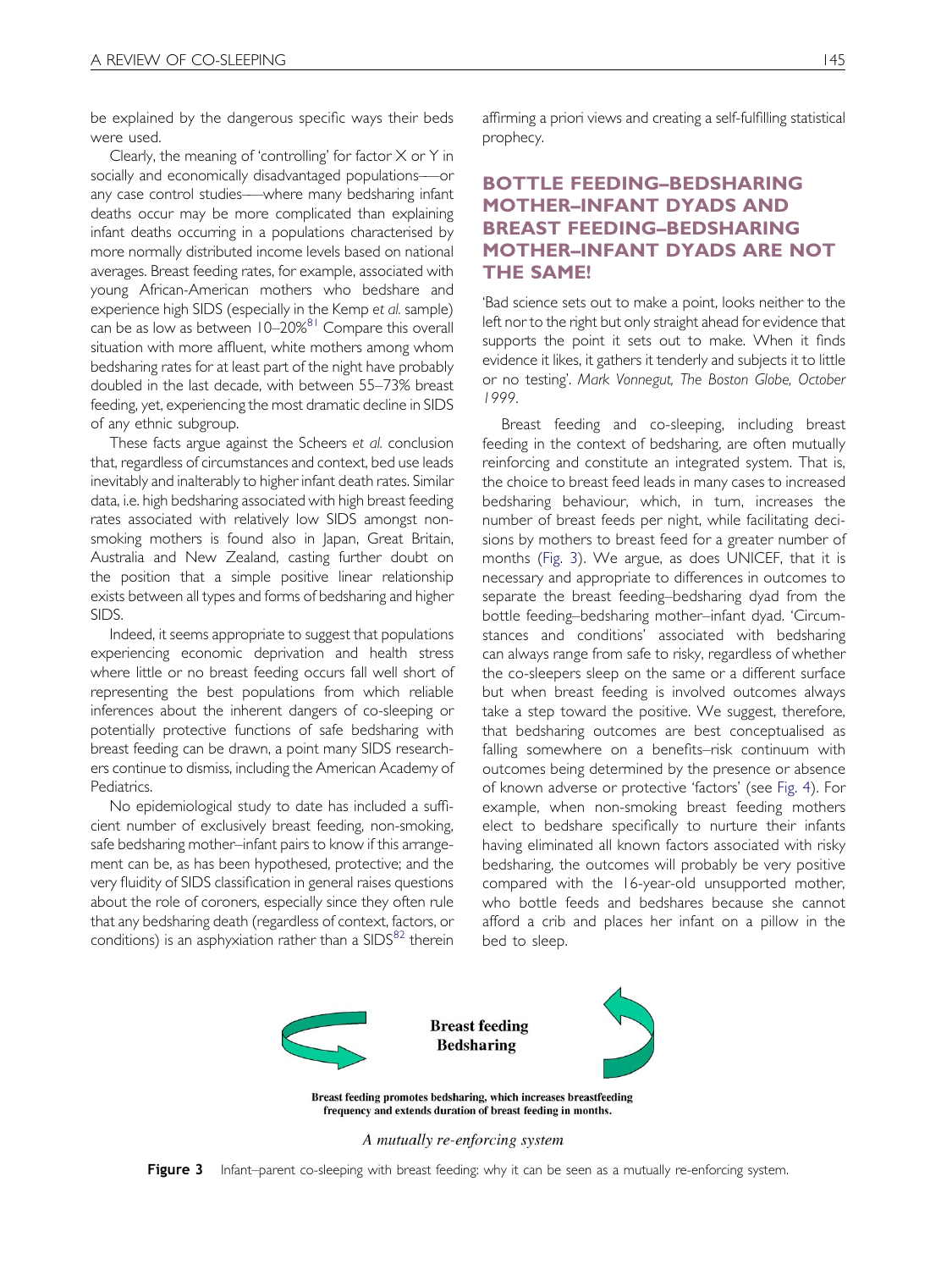



increases breastfeeding frequency and extends duration of breast feeding in months

# A mutual re-enforcing system

Figure 4 Bedsharing outcomes are best conceptualised as falling along a benefits–risks continuum with degree of risk or protection from sudden infant death syndrome (SIDS) being determined by the presence or absence of breast feeding behaviour and independent adverse risk factors.

Most importantly it is necessary to publicly acknowledge the social and legal legitimacy of mothers or fathers making a proactive choice to 'co-sleep' when done safely. Not to do so will seriously limit the degree of mutual access health professionals and co-sleeping parents have to each other, therein reducing opportunities to discuss what it means to sleep safe with baby.

Moreover, as is the tendency in Western societies, if all forms of co-sleeping are deemed officially to be dangerous and irresponsible behaviour on the part of a parent, then it is not inconceivable that well meaning child protective agencies will attempt to use 'co-sleeping' as a reason to take or threaten to take infants away from their families claiming abuse or neglect. Moreover, one of the most deleterious effects of the sweeping condemnation of bedsharing is its potentially negative impact on breast feeding at the very moment historically when it is quickly becoming the new cultural norm.

Beginning in 1992 with the launch of the 'Back to Sleep' campaign in the USA not only did SIDS rates begin a steady decline, which presently amounts to about 42% in the USA (as parents began to lay their babies supine for sleep), but simultaneously there began a significant upward trajectory across all ethnic groups of mothers choosing to breast feed and to breast feed for a greater number of months [\(Figs. 5](#page-12-0) [and 6\)](#page-12-0). The fact that bedsharing can make the management of breast feeding easier apparently acts to increase the likelihood that mothers will be willing to extend breastfeeding into the second half of the infant's first year of life, goals for which the World Health Organisation, Baby Friendly Hospitals, UNICEF and the United Sates Breast Feeding Committee are all committed. Furthermore, it could be the case, although study techniques and methods are unable to provide the kind of data needed at this point to demonstrate it, that increased international breast feeding rates, combined with safe part-time bedsharing and the use of the safe supine infant sleep position with which breast feeding is associated, could be contributing to, and/or enhancing the international decline of SIDS in western countries which followed the back-to-sleep campaigns worldwide.



<span id="page-12-0"></span>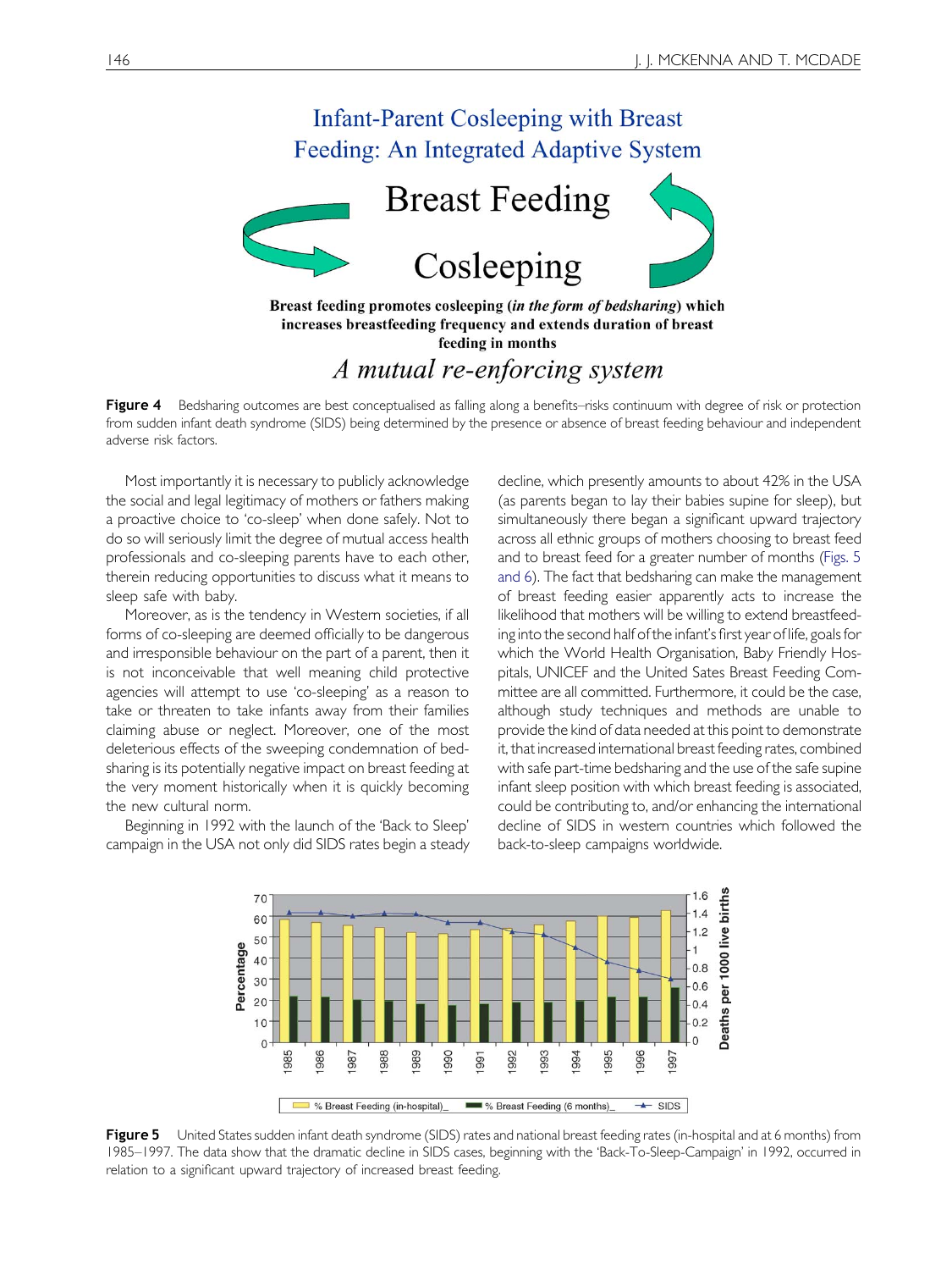

Figure 6 SIDS rates and percentage breast feeding by ethnic group, 1988–1997. African Americans who have the highest SIDS rates exhibit the lowest breast feeding rates.

While no multivariate epidemiological study has yet shown that breast feeding alone protects infants from SIDS, a variety of lifestyle markers, such as routine household activity patterns, breast feeding and co-sleeping in the absence of drugs and smoking and increased contact between infants and their mothers are known to be associated with reduced infant mortality, whether from SIDS or from some other infant malady. Breast feeding alone can save as many as 750 infant lives each year. A decade earlier Fredrickson et al.<sup>[83](#page-18-0)</sup> analysed national infant– maternal health statistics and considered breast feeding intensity and duration in months. They found a small SIDS protective factor that increased the more intensely mothers breast fed and the longer the mothers breast fed in months suggesting that the degree to which breast feeding may be protective of SIDS is dose specific.

That a decision to bedshare is linked to the practice of breast feeding in specific ways is further supported by a recent NIH-sponsored survey of 10 355 mother–baby pairs in infants born between 1995 and 1998 in Massachusetts and Ohio, where it was found that 22% of the 1 month old babies were bedsharing with their mothers. The authors reported that overall bedsharing was common among infants being breast fed, or common among unmarried young mothers, or minority mothers, or mothers with low incomes. The authors found that breast feeders were three times more likely to bedshare and that their data did not link bedsharing to risk of infant death.<sup>5,7</sup>

In northern England, Ball et  $al<sup>4</sup>$  $al<sup>4</sup>$  $al<sup>4</sup>$  found that they would have missed half of the routine co-sleepers (bedsharers) had the researchers not asked if the baby was moved or relocated to sleep in a different location at some point in the night! They describe why working class parents in North Tees, England changed their sleeping arrangements from crib to bedsharing. 'Bringing the baby into their bed to sleep was described as an 'intuitive' strategy by many new parents,' the authors stated. This research raises the possibility that the true frequency of co-sleeping has been

grossly underestimated in western countries where parents traditionally confront social criticisms for bedsharing.

#### The Problem and Paradox of Differing Co-sleeping Outcomes

Cultural expectations including personal world views, preferences and experiences are much more likely to play a significant role in interpreting and using scientific data in situations where the data collected is complex and/or inconsistent. This is exactly what occurs when sleeping arrangements are considered. For example, in some cultures and subgroups co-sleeping is associated with reduced infant deaths, while in others it is associated with increased deaths. Sankaran et al.<sup>[84](#page-18-0)</sup> present data from Saskatchewan Canada, showing that where breast feeding and forms of co-sleeping co-exist, SIDS are reduced. In South Africa, bedsharing babies have higher survival rates than solitary sleeping babies.<sup>[8](#page-16-0)</sup> Similarly, in Hong Kong, where co-sleeping is the norm, the rates of SIDS are among the lowest in the world.<sup>[84](#page-18-0)</sup> SIDS and infant mortality rates in general are decreasing to record low levels in Japan in parallel with increases in nighttime 'bedsharing'. In most other Asian cultures where cosleeping is also the norm (China, Vietnam, Cambodia and Thailand) SIDS is virtually unheard of (Fig.  $7)^{85-87}$ 

But among urban, economically marginalised, minority groups, however, where past and present institutional racism converge to account both for inter-generational poverty and the presence of multiple, related risk factors, bedsharing is associated with high numbers of infant deaths, either from SIDS or accidental asphyxiations and involve sleeping in or around unsafe sleep surfaces. This is especially true in the USA among African-Americans living in large cities such as Chicago, Cleveland, Washington D.C. and St. Louis. Epidemiological studies conducted in New Zealand and Great Britain and data from Canada and Australia also show that across marginalised, sometimes indigenous, groups such as the Maori from New Zealand, Aborigines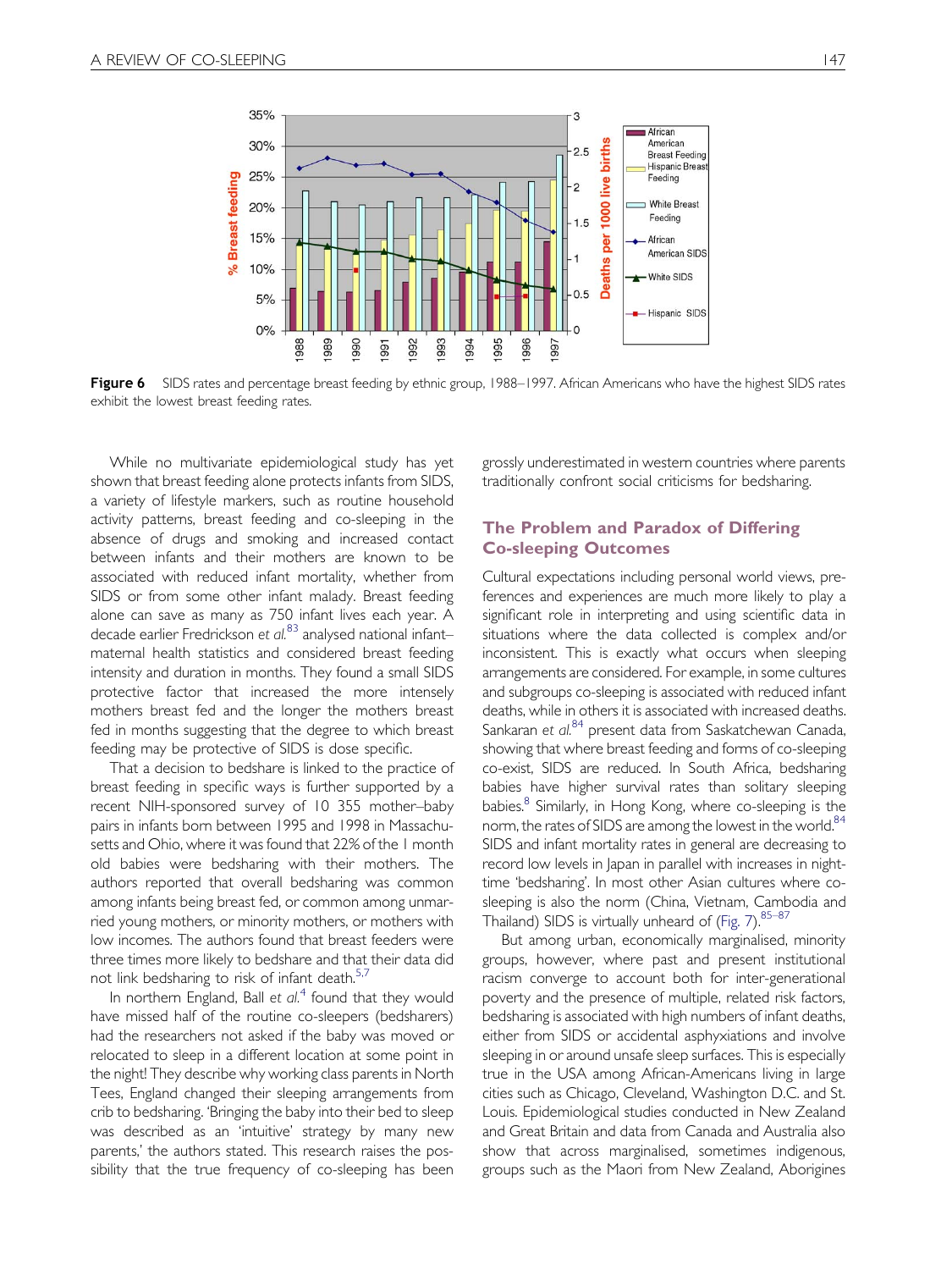

SIDS Rates (1995) Per 1000 Live Births In Relationship to Percent Bedsharing

Figure 7 Sudden infant death syndrome (SIDS) rates in relation to percentage of societal bedsharing (per culture, country or region). Contrary to what would be predicted by those arguing a linear, simple relationship between bedsharing and SIDS, some of the lowest SIDS rates are associated with the highest bedsharing or co-sleeping geographical or cultural entities. Source: SIDS Global Task Force Child Care Study – Nelson et al, 2001[.90](#page-18-0)

from Australia and Cree from Canada, bedsharing or other forms of co-sleeping can increase risks significantly but especially when associated with maternal smoking and other specific modifiable factors.<sup>[88](#page-18-0)</sup>

#### But What Is Bedsharing and a Bedsharing Death?

Such disparities in outcomes associated with the 'same' practice suggests three things: that a close examination of the details of any one bedsharing/co-sleeping death is critical to understanding causation; that attention must be paid to how authors define co-sleeping, bedsharing and a 'bedsharing death;' and, finally, that it is highly unlikely that any one single (one-size-will-fit–all), population-based, rather than family-based, recommendation either promoting bedsharing, or recommending against it is appropriate because outcomes appear to be context-specific.

Only the British CESDI study includes an analysis of bedsharing in terms of the many 'factors' that differentiate one 'type' from another and, even here, the outcomes for non-smoking, breast feeding, bedsharing mother–infant pairs is not known, since there were too few pairs with this 'type' of bedsharing associated with these particular 'factors' in the sample population.

<span id="page-14-0"></span>Unfortunately, much of the debate over the relationship between SIDS and specifically bedsharing (as one form of co-sleeping) continues to involve data either too incomplete or too limited to be able to carefully or accurately delineate the relationship. For the most part many researchers continue to use ambiguous and/or widely varying inclusion criterion for defining bedsharing or cosleeping, apparently assuming that since all co-sleeping is

inherently dangerous then 'splitting hairs' over diverse bedsharing or co-sleeping factors or contexts, i.e. differences, is unnecessary if not irrelevant and serves only to limit the opportunities to give to the public one simple message: never sleep with baby. In an Irish epidemiological study, for example, the conclusions suggested that cosleeping in the form of bedsharing with breast feeding, where no drug use was involved, was deemed no less risky than obese bottle feeding mothers sleeping with their infants on recliners, couches or sofas.

While researchers who conduct these studies may dismiss the importance of the details in explaining any given infant death, parents do not. Indeed, we suggest here that it is not the researchers prerogative to decide which hazards are worth working on to eliminate or which hazards any given family can be eliminated. It remains the right of parents to make informed decisions, which requires access to unbiased information exchanged within an appropriately relaxed and non-judgmental educational venue. Regardless of what some may decide for themselves, sleeping with ones baby is not bad, irresponsible or criminal behaviour but, for the most part, it is merely normal and expectable and, for the overwhelming number of parents, can be a good choice based on protective emotions and affectionate parental behaviour toward which all healthy parents are at some point inclined.

#### SUMMARY

'We believe it is inappropriate to fundamentally condemn the practice of bedsharing by professional advise. In parental counselling, the individual child's needs, the family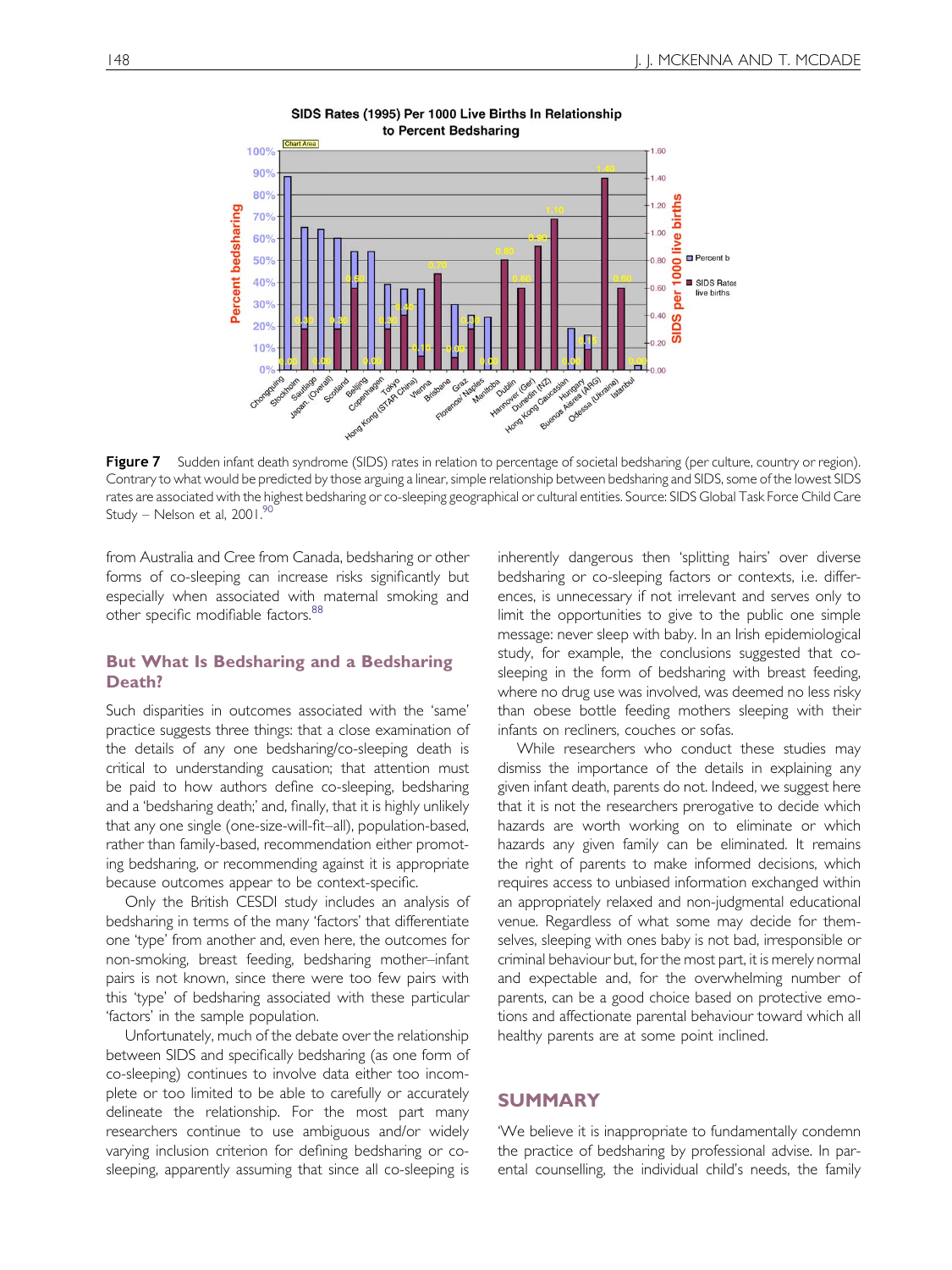context, and cultural background need to be taken into account' Jenni et al. (2005)<sup>[89](#page-18-0)</sup>

The rejection by the media of Commissioner Ann Brown's recommendation against 'sleeping with baby' in the USA and the public controversy generated by papers by Nakamura et al.,<sup>[29](#page-16-0)</sup> Drago and Dannenberg<sup>24</sup> and, more recently, by Scheers et al., $^{30}$  $^{30}$  $^{30}$  provide many good reasons to insist that the definitions of different types of co-sleeping and bedsharing be recognised and distinguished. No benefits associated with co-sleeping are acknowledged in the above reports, no attention is given to why the powerful motivation to sleep next to an infant persists, or why and how safe forms of co-sleeping in the form of safe bedsharing can be practised. No mention is made about the intimate biological connection between breast feeding and forms of co-sleeping and how infant proximity and contact sustained by co-sleeping saves infant lives and is fundamental to human life. In much public health discourse there is no consideration that mother–infant co-sleeping is being biologically appropriate and that while forms of co-sleeping can most certainly be made dangerous, it is not inherently so and that a decision to co-sleep can be a responsible choice reflecting how parents desire to best nurture their infants, to maximise their infants well being, including their chances to survive.

There is no reason to suppose that co-sleeping evolved to protect infants specifically against SIDS, or that solitary crib sleeping 'causes' SIDS. Nor do we assume that, should it exist, the protective effect we propose for safe bedsharing with breast feeding is necessarily large. Indeed, since the potential positive outcomes we propose are dependent on a particular context and set of circumstances within which the bedsharing occurs, any singular, sweeping recommendation in favour of bedsharing is as inappropriate as is a sweeping recommendation advising against it.

The general hypothesis that co-sleeping (at least in the form of a committed caregiver's proximity i.e. roomsharing) reduces SIDS among some SIDS prone infants is confirmed by studies showing that roomsharing in the presence of an active caregiver saves lives. This hypothesis emerged initially from considering the evolutionary function of mother– infant co-sleeping and breast feeding, both among human and non-human primates and the underlying physiological systems of the human infant, which are positively regulated by the contact that such proximity asserts.<sup>3</sup> In addition, previous works emerged in response to unexplained observations that among many cultural groups, co-sleeping among non-smoking mothers is associated with remarkably low SIDS and infant mortality. These reports are confirmed by a recent worldwide childcare survey by the SIDS Global Task Force led by Nelson et  $aI^{90}$  $aI^{90}$  $aI^{90}$ . This international survey team of over 20 scholars revealed that, compared with crib sleeping cultures, those cultures practising the highest cosleeping and bedsharing rates experienced either the lowest SIDS rates of all, or 'low SIDS awareness.' Consistent with the scientific biases against co-sleeping described above these data were defined by the authors in the paper as a 'paradox.' Obviously, the findings were quite the opposite of what was expected, which was the more the bedsharing, the higher the SIDS. Our guess is that the term 'paradox' would not have been used had the data supported the authors a priori assumptions that high SIDS would be found associated with high rates of co-sleeping.

A different way to interpret overall the US CPSC database and the data derived either from poor, high risk urban minority populations, or from studies which fail to make important distinctions as to what specific kind of cosleeping or bedsharing has occurred, or which fail to include detailed information on how exactly infants have died, is to realise that these studies indicate that the major question is not whether, or if, co-sleeping should occur as defined generically–—meaning, infants on different surfaces but in proximity to their committed caregivers–—but rather, how it should occur. In particular, the CPSC data in the USA represent the strongest evidence showing why infants should never sleep outside the supervision of a responsible adult caregiver.

The studies and data described in this paper, which show that co-sleeping at least in the form of roomsharing especially with an actively breast feeding mother saves lives is a powerful reason why the simplistic, scientifically inaccurate and misleading statement 'never sleep with your baby' needs to be rescinded, wherever and whenever it is published.

#### **CONCLUSIONS**

'Pediatricians need to recognize the cultural environments in which children live and how cultural beliefs and values interact with the needs of the individual child and with the biological characteristics of his or her sleep patterns' Jenni and O'Connor.<sup>[91](#page-18-0)</sup>

Discussions about infant and childhood sleeping arrangements will benefit by moving away from the notion that a single recommendation is appropriate. In a recently published supplement to Pediatrics<sup>[92](#page-18-0)</sup> on 'Cultural Issues and Children's Sleep: International Perspectives' for the first time a serious attempt was being made to broaden the overall understanding of the complexity of infant development and childhood sleep, sleep problems and sleeping arrangements. One inference that can be drawn from this collective work is that overall the traditional paediatric research paradigm must change, not only to become more scientifically accurate but to be more effective in helping and accommodating the diverse families and circumstances health clinicians and physicians are increasingly being asked to serve. The relationships between infant sleep patterns, infant sleeping arrangements and development both in the short and long term, whether positive or negative outcomes, is anything but simple and the traditional habit of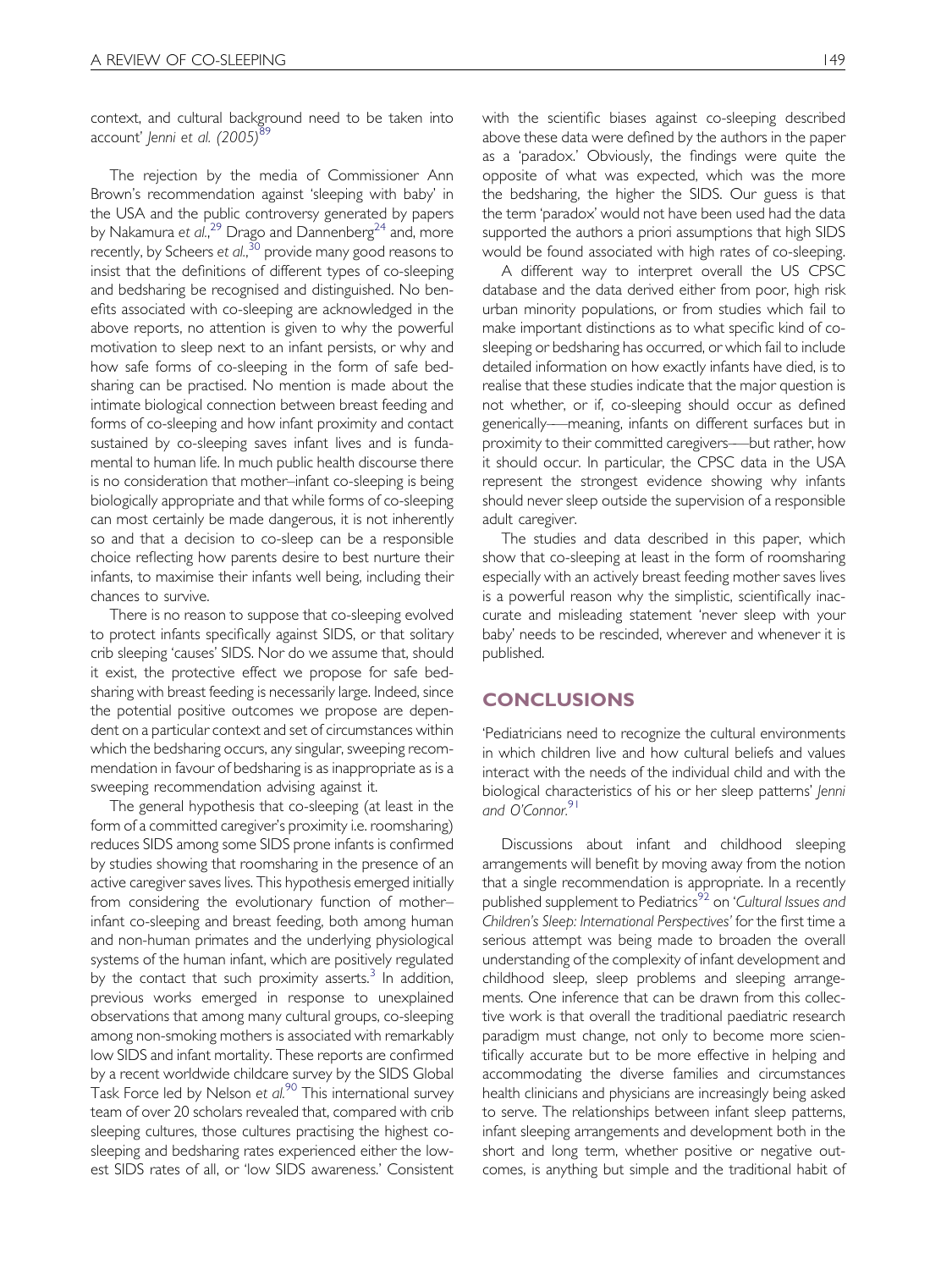labelling one sleeping arrangement as being superior to another without an awareness of family context not only is wrong but possibly harmful.

This discourse on bedsharing as one form of co-sleeping should move away from traditional epidemiological approaches where 'bedsharing' is conceptualised as a discrete variable, with a fixed relative risk. Health educational programs and written materials aimed at teaching parents how to arrange a safe sleep environment should appreciate and accommodate the potential fluidity of sleeping arrangements in any given family and respond to the reality that many infants experience multiple sleep locations and arrangements, both social and solitary, thereby encountering a rich variety of sensory experiences and physical circumstances.

Indeed, ethnographic studies reveal that many parents never really make a firm decision about where their baby will sleep; nevertheless sleep happens and when and wherever it does parents should be alert and made knowledgeable as to the special precautions each location or arrangement requires.

The first step in reconciling social and scientific biases is to acknowledge that they exist. It is hoped that this article will further facilitate a major shift away from the traditional narrow way of thinking about legitimate sleeping arrangements among infants and children, to considerably broaden the larger related question about what constitutes, healthy, safe and satisfying infant–child sleep. This shift must now include the idea that co-sleeping can be one of several 'healthy' choices, especially where parents are provided with supportive education on how to make that choice and how to practise that choice safely.

#### REFERENCES

- 1. Gessner BD, Ives GC, Perham-Hester KA. Association between sudden infant death syndrome and prone sleeping position, bed sharing, and sleeping outside an infant crib in Alaska. Pediatrics 2001; 108: 923–927.
- 2. Konner MJ. Evolution of human behavior development. In: Munroe RH, Munroe RL, Whiting JM, eds: Handbook of Cross-Cultural Human Development. New York: Garland STPM Press, 1981. pp. 3–52.
- 3. McKenna JJ, Thoman E, Anders T, Sadeh A, Schechtman V, Glotzbach S. Infant–parent co-sleeping in evolutionary perspective: implications for understanding infant sleep development and the Sudden Infant Death Syndrome (SIDS). Sleep 1993; 16: 263–282.
- 4. Ball H, Hooker E, Kelly P. Where will baby sleep? Attitudes and practices of new and experienced parents regarding cosleeping with their newborns American Anthropologist 1999; 101: 141-151.
- 5. McCoy RC, Hunt CL, Lesko SM et al. Frequency of bed sharing and its relationship to breast feeding. Developmental and Behavioral Pediatrics 2004; 25: 141–149.
- 6. Willinger M, Ko CW, Hoffman HJ, Kessler RC, Corwin MJ. National Infant Sleep Position Study. Trends in infant bed sharing in the United States, 1993–2000: The National Infant Sleep Position Study. Archives of Pediatrics and Adolescent Medicine 2003; 157: 43–49.
- 7. McCoy RC, Hunt CL, Lesko SM. Population-based study of bedsharing and breastfeeding. Pediatric Research 2000; 47: 154A.
- <span id="page-16-0"></span>8. Blair P, Ball HL. The prevalence and characteristics associated with parent-infant bed-sharing in England. Archives of Disease in Childhood 2004; 89: 1106–1110.
- 9. Rigda RS, McMillen IC, Buckley P. Bed sharing patterns in a cohort of Australian infants during the first six months after birth. Journal of Pediatrics and Child Health 2000; 36: 117-121.
- 10. Baddock S. Bedsharing practices of different cultural groups. In: Program and Abstracts of the Sixth International SIDS Conference. Auckland, New Zealand, February 8-11, 2000.
- 11. McKenna JJ, Mosko S, Richard C et al. Mutual behavioral and physiological influences among solitary and co-sleeping mother-infant pairs; Implications for SIDS. Early Human Development 1994; 38: 182–201.
- 12. Lozoff B, Brittenham G. Infant care: cache or carry. Journal of Pediatrics 1979; 95: 478–483.
- 13. Ball HL. Breastfeeding, bedsharing, and infant sleep. Birth 2003; 30: 181–188.
- 14. McKenna JJ, Volpe LE. Sleeping with baby: an internet-based sampling of parental experiences, choices, perceptions, and interpretations in a Western industrialized context. Infant and Child Development (in press).
- 15. McKenna JJ, Mosko S. Mother-infant cosleeping: toward a new scientific beginning. In: Byard R, Krous H, eds: Sudden Infant Death Syndrome: Problems, Puzzles, Possibilities. New York: Arnold Publishing, 2001. pp. 259–272.
- 16. Ball HL. Reasons to bedshare: why parents sleep with their infants. Journal of Reproductive and Infant Psychology 2002; 20: 207-222.
- 17. Quillin SIM, Glenn LL. Interaction between feeding method and cosleeping on maternal-newborn sleep. Journal of Obstetric Gynecologic and Neonatal Nursing 2004; 33: 580–588.
- 18. McKenna JJ, Mosko SS, Richard CA. Bed sharing promotes breastfeeding. Pediatrics 1997; 100: 214–219.
- 19. Mosko S, Richard C, McKenna J. Infant arousals during mother-infant bed sharing: implications for infant sleep and sudden infant death syndrome research. Pediatrics 1997; 100: 841-849.
- 20. Mosko S, Richard C, McKenna J. Maternal sleep and arousals during bedsharing with infants. Sleep 1997; 20: 142-150.
- 21. Blair PS, Fleming PJ, Smith IJ et al. Babies sleeping with parents:casecontrol study of factors influencing the risk of the sudden infant death syndrome. CESDI SUDI research group. British Medical Journal 1999; 319: 1457–1462.
- 22. Mitchell EA, Thompson JM. Cosleeping increases the risks of the sudden infant death syndrome but sleeping in the parent's bedroom lowers it. In: Rognum TO, ed: Sudden Infant Death Syndrome: New Trends in the Nineties. Oslo, Norway: Scandinavian University Press, 1995. pp. 000–000.
- 23. Carpenter RG, Irgens LM, Blair PS et al. Sudden unexplained infant death in 20 regions in Europe: case control study. Lancet 2004; 363: 185–191.
- 24. Drago DA, Dannenberg AL. Infant mechanical suffocation deaths in the United States, 1980–1997. Pediatrics 1999; 103: e59.
- 25. Fleming P, Blair P, Bacon C et al. Environment of infants during sleep and the risk of the sudden infant death syndrome: results of 1993– 1995 case control study for confidential inquiry into stillbirths and deaths in infancy. Confidential Enquiry into Stillbirths and Deaths Regional Coordinators and Researchers. British Medical Journal 1996; 313: 191–195.
- 26. Hauck FR, Herman SM, Donovan M et al. Sleep environment and the risk of sudden infant death syndrome in an urban population: The Chicago Infant Mortality Study. Pediatrics 2003; 111: 1207–1214.
- 27. Carroll-Pankhurst C, Mortimer A. Sudden infant death syndrome, bedsharing, parental weight, and age at death. Pediatrics 2001; 107: 530– 536.
- 28. Kemp J, Unger B, Wilkins D et al. Unsafe sleep practices and an analysis of bed sharing among infants dying suddenly and unexpectedly: results of a four year, population-based, death-scene investigation study of sudden infant death syndrome and related deaths. Pediatrics 2000; 106: e41.
- 29. Nakamura S, Wind M, Danello M. Review of hazards associated with children placed in adult beds. Archives of Pediatric and Adolescent Medicine 1999; 153: 1018–1023.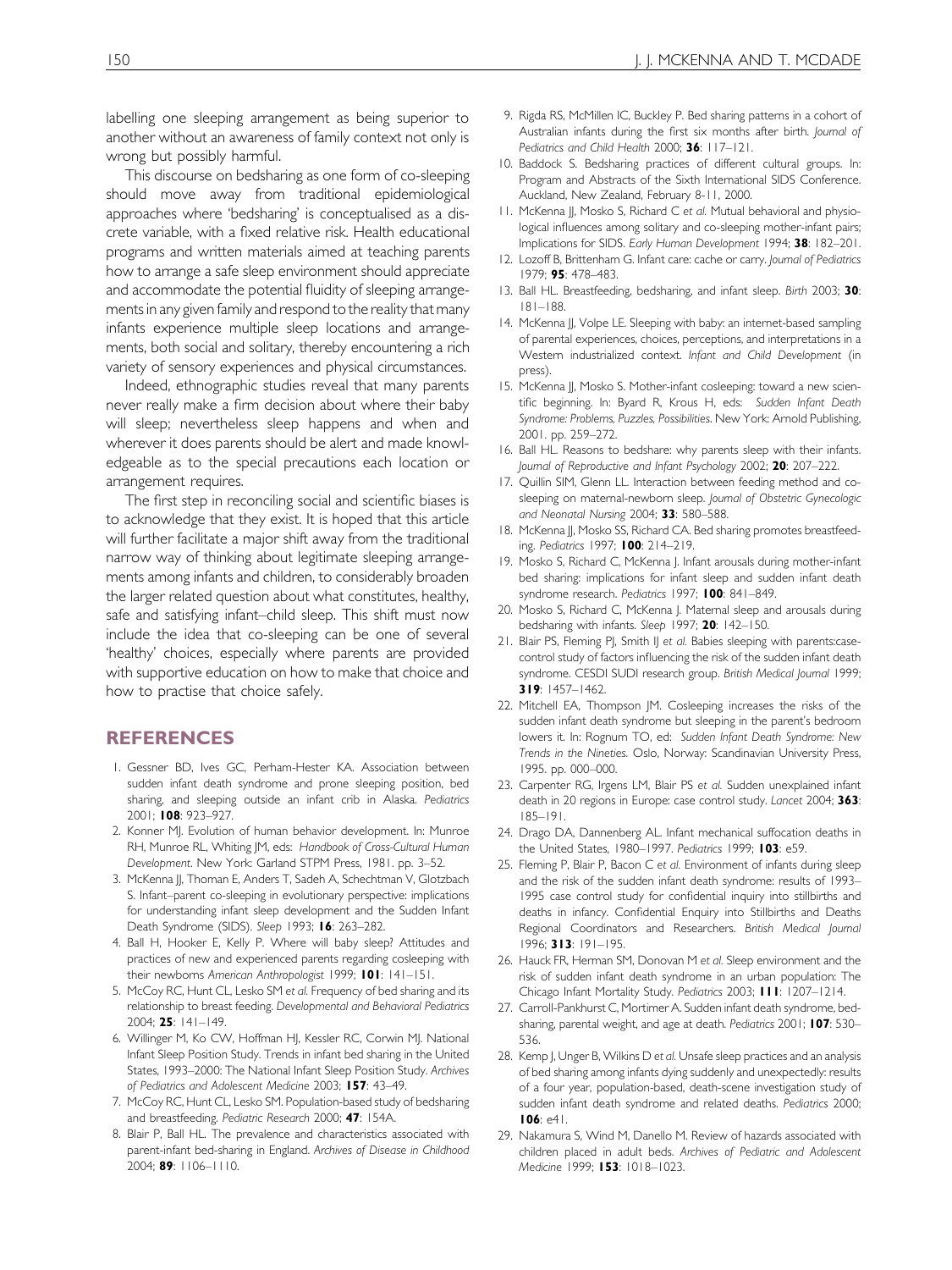- 30. Scheers NJ, Rutherford GW, Kemp JS. Where should infants sleep? A comparison of risk for suffocation of infants sleeping in cribs, adult beds, and other sleeping locations Pediatrics 2003; 112: 883–889.
- 31. McKenna JJ. An anthropological perspective on the sudden infant death syndrome (SIDS): the role of parental breathing cues and speech breathing adaptations. Medical Anthropology 1986: 10: 9-53.
- 32. Ferber R. Solve Your Child's Sleep Problems. New York: Simon and Schuster, 1985.
- 33. Hrdy SB. Mother Nature: A History of Mothers, Infants and Natural Selection. New York: Ballantine Books, 1999.
- 34. Richard C, Mosko S, McKenna J. Sleeping position, orientation, and proximity in bedsharing infants and mothers. Sleep 1998; 19: 667–684.
- 35. Goto K, Miririan M, Adams M et al. More awakenings and heart rate variability during sleep in preterm infants. Pediatrics 1999; 10: 603–609.
- 36. Young J. Night-time behavior and interactions between mothers and their infants of low risk for SIDS: a longitudinal study of room sharing and bed sharing. PhD thesis: Institute of Infant and Child Health, University of Bristol, 1999.
- 37. Lewis M, Havilland J. The Handbook of Emotion. New York: The Guilford Press, 1993.
- 38. Fardig JA. A comparison of skin-to-skin contact and radiant heaters in promoting neonatal thermo-regulation. Journal of Nurse-Midwifery 1980; 25: 19–28.
- 39. Tuffnell CS, Peterson SA, Wailoo MP. Higher rectal temperatures in co-sleeping infants. Archives of Disease in Childhood 1996; 75: 249–250.
- 40. Stewart MW, Stewart LA. Modification of sleep respiratory patterns by auditory stimulation: Indications of a technique for preventing sudden infant death syndrome? Sleep 1991; 14: 241–248.
- 41. Korner AF, Thoman EB. The relative efficacy of contact and vestibularproprioceptive stimulation on soothing neonates. Child Development 1972; 43: 443–453.
- 42. Korner AF, Guilleminault C, Van den Hoed J, Baldwin RB. Reduction of sleep apnea and bradycardia in pre-term infants on oscillating waterbeds: a controlled polygraphic study. Pediatrics 1978; 61: 528-533.
- 43. Richard C, Mosko SS, McKenna JJ. Apnea and periodic breathing in the bedsharing infant. Journal of Applied Physiology 1998; 84: 1374–1380.
- 44. Barr R, Elias M. Nursing interval and maternal responsivity: effects on early crying. Pediatrics 1998; 81: 521-536.
- 45. Reite M, Field T (Eds). The Psychobiology of Attachment and Separation. New York: Academic Press, 1985.
- 46. Reite M, Seiler C, Short R. Loss of your mother is more than loss of a mother. American Journal of Psychiatry 1978; 135: 370-371.
- 47. Pinilla T, Birch LL. Help me make it through the night: Behavioral entrainment of breast-fed infants' sleep patterns. Pediatrics 1993; 91: 436–444.
- 48. Godfrey AB, Kilgore A. An approach to help young infants sleep through the night. Zero To Three 1998; 19(2): 15–21.
- 49. Keller M and Goldberg W. Cosleeping and children independence: challenging the myths. In: McKenna, J., ed., Safe Sleeping With Baby: Evolutionary, Developmental, and Clinical Perspectives. Berkley, CA: University of California Press, in press.
- 50. Cohen GJ, American Academy of Pediatrics. American Academy of Pediatrics Guide to Your Child's Sleep: Birth Through Adolescence. New York: Villard Books, 1999.
- 51. Goode E. Baby in parents bed in danger? U.S. says yes, but others demur. New York Times September 30, 1999.
- 52. Adler E. Sleeping with baby. Corpus Cristi Caller Times, 1999 October 12.
- 53. Seabrook J. Sleeping with the baby. The New Yorker 1999; November: 56–65.
- 54. Latz S, Wolf A, Lozoff B. Cosleeping in context: sleep practices and problems in young children in Japan and the United States. Archives of Pediatrics and Adolescent Medicine 1999; 153: 339-346.
- <span id="page-17-0"></span>55. Morelli GA, Rogoff B, Oppenheim D, Goldsmith D. Cultural variation in infants' sleeping arrangements: questions of independence. Developmental Psychology 1992; 28: 604–613.
- 56. Sadeh A, Anders TF. Infant sleep problems: origins, assessment, interventions. Infant Mental Health Journal 1993: 14: 17-34.
- 57. Wright R. Why Johnny can't sleep. Time 1997 April 14; 74–76.
- 58. Anders TF, Eiben LA. Pediatric sleep disorders: a review of the past 10 years. Journal of the American Academy of Child and Adolescent Psychiatry 1997: 36: 9-20.
- 59. Heron P. Non-reactive co-sleeping and child behavior: getting a good night's sleep all night every night. MSc thesis: Department of Psychology, University of Bristol, 1994.
- 60. Elias MF, Nicholson N, Bora C, Johnston J. Sleep-wake patterns of breast-fed infants in the first two years of life. Pediatrics 1986; 77: 322– 329.
- 61. McKenna J. Cultural influences on infant and childhood sleep biology and the science that studies it: toward a more inclusive paradigm. In: Loughlin J, Carroll J, Marcus C, eds: Sleep In Development and Pediatrics. New York: Marcel Dekker, 2000. pp. 199–230.
- 62. Forbes F, Weiss DS, Folen RA. The cosleeping habits of military children. Military Medicine 1992; 157: 196-200.
- 63. Lewis RJ, Janda LH. The relationship between adult sexual adjustment and childhood experience regarding exposure to nudity, sleeping in the parental bed, and parental attitudes toward sexuality. Archives of Sexual Behavior 1988; 17: 349-363.
- 64. Okami P, Weisner T, Olmstead R. Outcome correlates of parent-child bedsharing: an eighteen-year longitudinal study. Journal of Developmental and Behavioral Pediatrics 2002; 23: 244-254.
- 65. Crawford M. Parenting practices in the Basque country: implications of infant and childhood sleeping location for personality development. Ethos 1994; 22: 42–82.
- 66. Mosenkis J. The effects of childhood co-sleeping on later life development. MSc thesis: Department of Cultural Psychology, The University of Chicago, 1998.
- 67. Maccarin J. Bed sharing and non bed-sharing preschool children and selected emotional variables. PhD thesis: Department of Psychology, New York University, 2000.
- 68. Chen A, Rogan W. Breastfeeding and the risk of post-neonatal death in the United States. Pediatrics 2004; II3: E435-E439.
- 69. Young J, Fleming PJ. Reducing the risks of SIDS: the role of the pediatrician. Paediatrics Today 1998; 6: 41–48.
- 70. Barry H III, Paxton LM. Infancy and early childhood: cross-cultural codes. Ethology 1971; 10: 466–508.
- 71. Whiting JWM. Environmental constraints on infant care practices. In: Munroe RH, Munroe RL, Whiting BB, eds: Handbook of Cross-Cultural Human Development. New York: Garland STPM Press, 1981.pp. 155-179.
- 72. LeVine R, Dixon S, LeVine S et al. Child Care and Culture: Lessons from Africa. Cambridge: Cambridge University Press, 1994.
- 73. Mosko S, Richard C, McKenna J, Drummond S. Infant sleep architecture during bedsharing and possible implications for SIDS. Sleep 1996; 19: 677–684.
- 74. Mosko S, McKenna J, Dickel M, Hunt L. Parent-infant cosleeping: the appropriate context for the study of infant sleep and implications for SIDS. Journal of Behavioral Medicine 1993; 16: 589-610.
- 75. McKenna JJ, Mosko S, Dungy C, McAnninch J. Sleep and arousal patterns among co-sleeping mother-infant pairs: implications for SIDS. American Journal of Physical Anthropology 1991; 83: 331-347.
- 76. McKenna JJ, Mosko S, Richard C. Bed sharing promotes breastfeeding. Pediatrics 1997; 100: 214-219.
- 77. McKenna JJ, Mosko S, Richard C. Breast feeding and mother-infant cosleeping in relation to SIDS prevention. In: Trevathan W, Smith N, McKenna J, eds: Evolutionary Medicine. Oxford: Oxford University Press, 1999. pp. 53–74.
- 78. Richard C, Mosko SS, McKenna JJ. Apnea and periodic breathing in bed-sharing and solitary sleeping infants. Journal of Applied Physiology 1998; 84: 1374–1380.
- 79. Richard CA, Mosko SS. Mother-infant bedsharing is associated with an increase in infant heart rate. Sleep 2004; 27: 507–511.